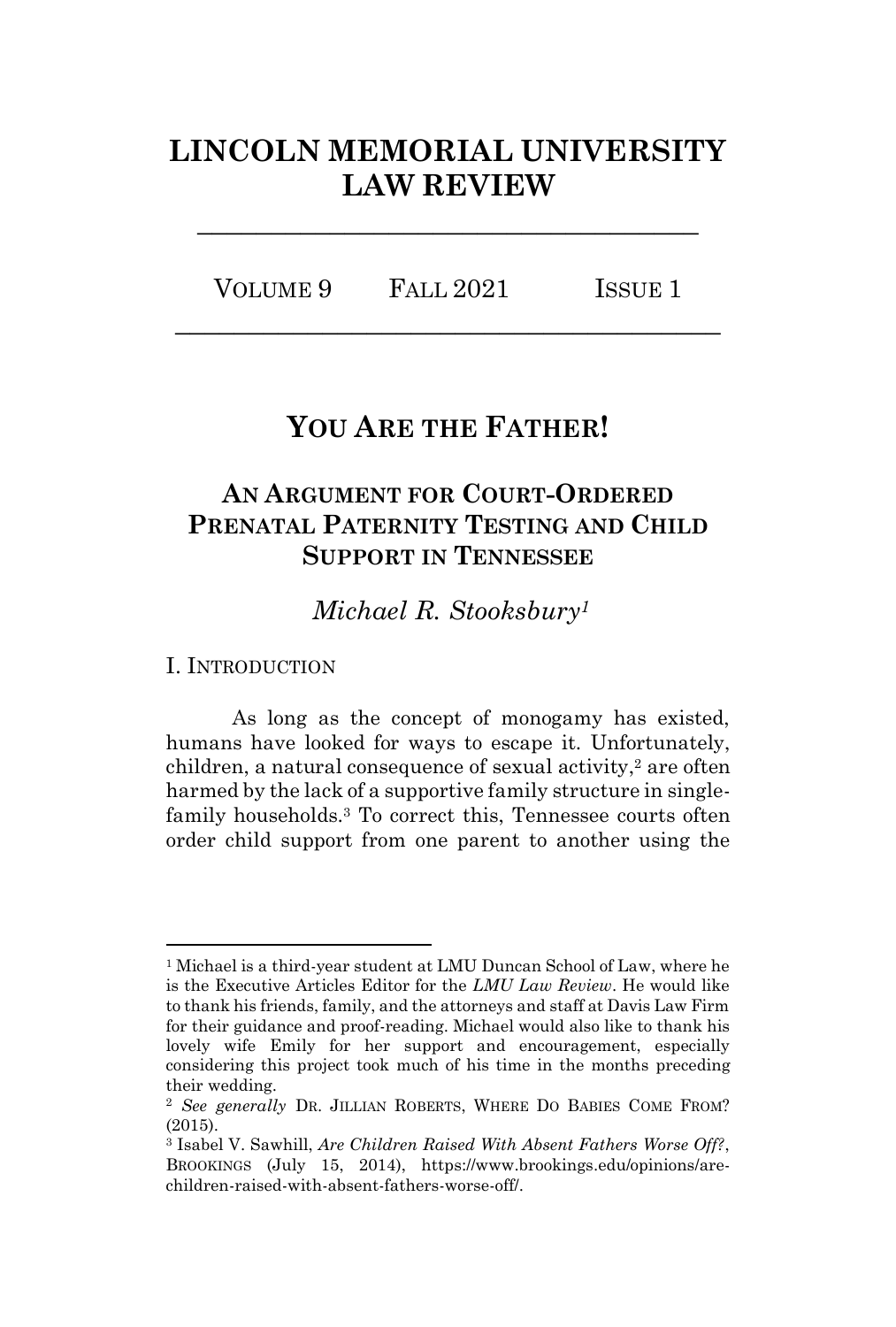provisions provided in the Tennessee Code. <sup>4</sup> As a result, this is why paternity determinations are an important court function. One aspect courts have neglected, however, is child support for expecting mothers during pregnancy. Prenatal child support for expecting mothers would help alleviate some prenatal costs and make the father invested in the child before birth. Unfortunately, these equitable prenatal outcomes are impossible under Tennessee law for unwed mothers, mothers with multiple partners, or fathers who suspect infidelity. That is why this paper advocates for passing legislation allowing courts to order prenatal paternity tests and prenatal child support.

This paper first discusses the history of paternity testing. Second, it analyzes the current legal state with a focus on Tennessee. Third, it argues for court-ordered prenatal paternity testing. Finally, it includes proposed legislation allowing the court to order prenatal paternity testing.

## II. HISTORY OF PATERNITY TESTING

There are two types of children who need paternity established: (1) the child born out of adultery and (2) the child born out-of-wedlock.<sup>5</sup> Both children are "illegitimate," and their difference lies in the mother's marital status.<sup>6</sup> Children of adultery are born to a woman married to a man other than the child's father.<sup>7</sup> On the other hand, out-ofwedlock children are born to mothers who are not married. 8 An out-of-wedlock child was traditionally called a "bastard" child.<sup>9</sup>

## A. PATERNITY IN THE PRE-DNA-TESTING WORLD

<sup>4</sup> *See generally* TENN. CODE ANN. §§ 36-5-101 to -3111 (2021) (explaining how courts should endeavor to reach decisions in the realms of child and spousal support).

<sup>5</sup> E. Donald Shapiro et al., *The DNA Paternity Test: Legislating the Future Paternity Action*, 7 J. OF L. AND HEALTH 1, 8 (1993). *See also Leviticus* 20:10 (King James).

<sup>6</sup> Shapiro et al., *supra* note 5.

<sup>7</sup> *Id*.

<sup>8</sup> *Id*.

<sup>9</sup> *Id*.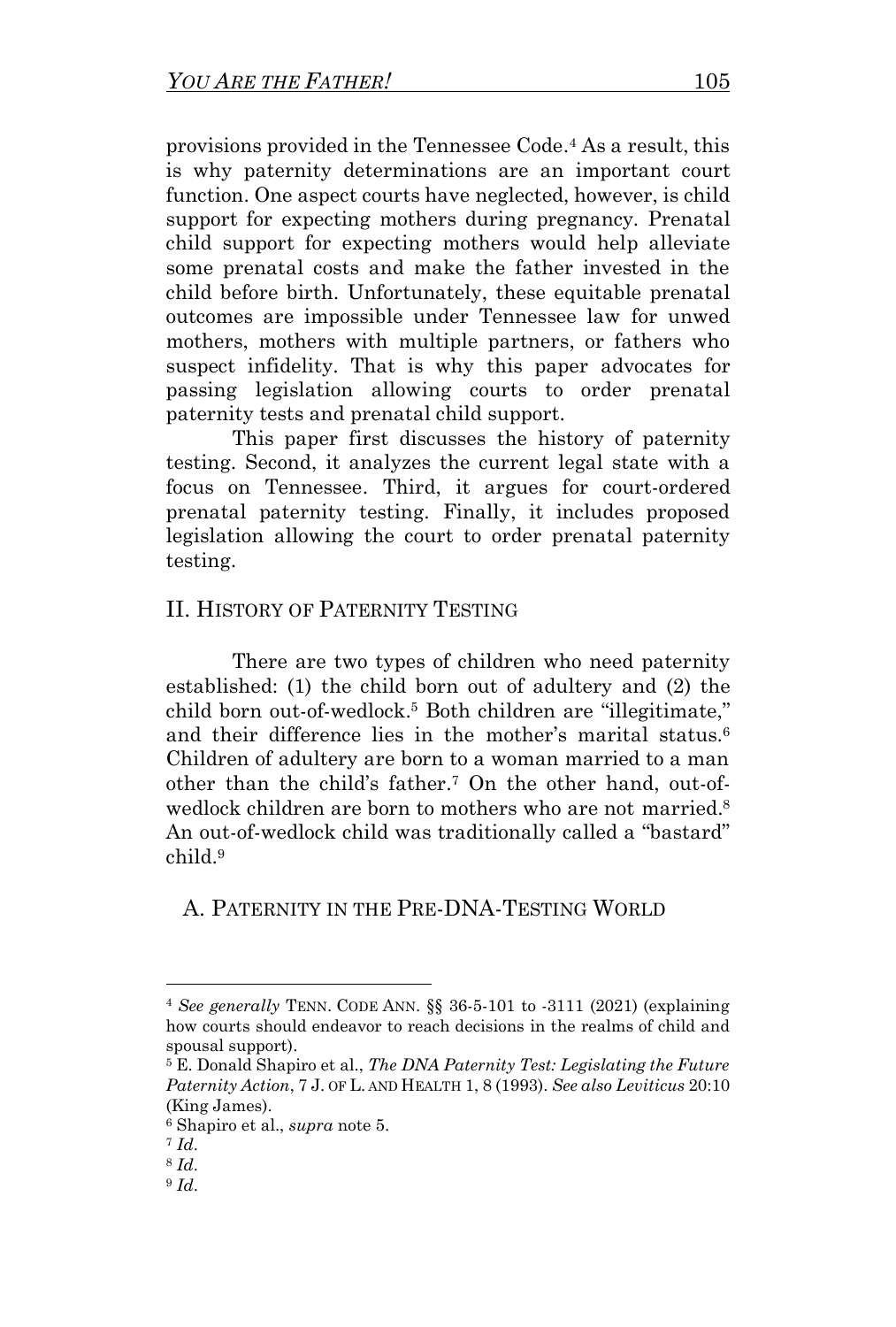The ancient world dealt with illegitimate children rather bluntly—pregnant, unmarried, or adulterous women met execution. <sup>10</sup> After execution, paternity no longer needed to be established. However, this is not to say there were no illegitimate children, but those who were, particularly in Rome, had no rights to child support or succession.<sup>11</sup> Roman children were considered *filius nullius*, Latin for a child of no one, and could only acquire these rights through adoption.<sup>12</sup>

English common law adopted the concept of *filius nullius,* and out-of-wedlock children could not seek child support from either parent.<sup>13</sup> Instead, the common law relegated these children to the status of the destitute.<sup>14</sup> English parishes and boroughs often assisted these children.<sup>15</sup> The drain that out-of-wedlock children put on the welfare state of Renaissance England prompted Parliament to pass the Poor Law Act of 1576, which authorized the punishment of both parents of the child and required both parties to make payments to the system.<sup>16</sup> This Act finally made it relevant for a court to determine a child's paternity.

English children of adultery, however, had a slightly different problem. Since there was no way to test a child's paternity, children of married women were presumed to be fathered by the woman's husband.<sup>17</sup> This presumption was so strong that it was unable to be challenged in any way.<sup>18</sup> Lord Coke, a legal scholar of the period, summed it up well in 1628:

> But we terme them all by the name of bastards that are borne out of lawfull marriage. By the Common Law, if the husband be within the foure seas, that is, within the jurisdiction of

<sup>10</sup> *Id*. at 9.

<sup>11</sup> *Id*. at 10.

<sup>12</sup> *Id*.

<sup>13</sup> *Id*.

<sup>14</sup> *Id*. <sup>15</sup> *Id*.

<sup>16</sup> *Id*.

<sup>17</sup> Judy Dahl, *We Presume Too Much: Abandoning the Presumption of Legitimacy in Certain Adoption Matters*, 26 CARDOZO J. EQUAL RTS. & SOC. JUST. 693, 698 (2020). <sup>18</sup> *Id*.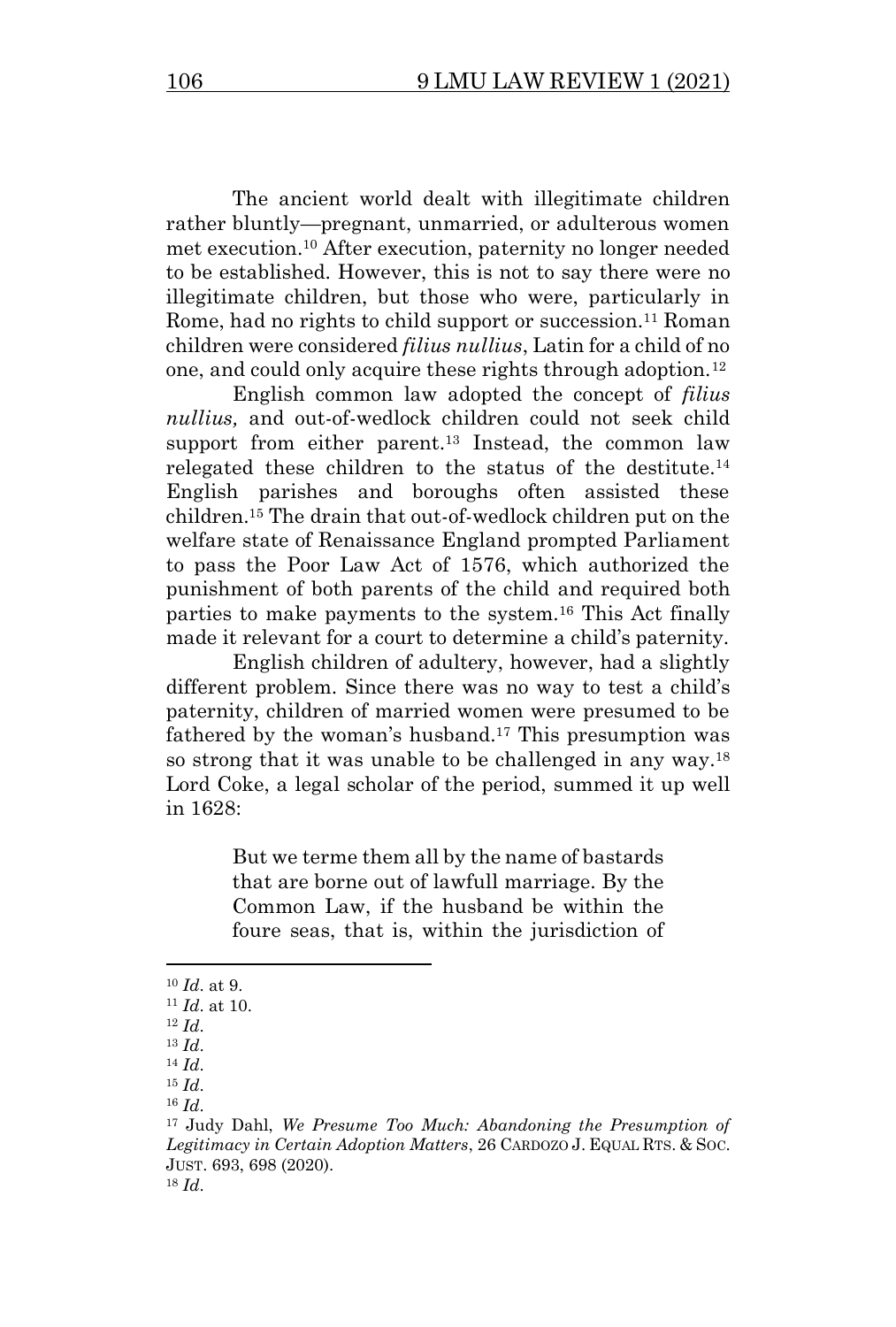the king of England, if the wife hath issue, no proofe is to be admitted to prove the childe a bastard (for in that case, *filiatio non potest probari*) unless the husband hath an apparent impossibilitie of procreation; as if the husband be but eight yeers old, or under the age of procreation, such issue is Bastard, albeit he be born within marriage. But if the issue be born within a month or a day after marriage, between parties of full lawfull age, the childe is legitimate. 19

This rule even kept mothers from testifying to their child's paternity.<sup>20</sup> Due to its draconian nature, this presumption, along with common law discriminations against illegitimate children, kept children from establishing relationships with and inheriting from their rightful fathers.<sup>21</sup> The English courts, however, had their reasons, stated as follows:

> [t]he primary policy rationale underlying the common law's severe restrictions on rebuttal of the presumption appears to have been an aversion to declaring children illegitimate, thereby depriving them of rights of inheritance and succession and likely making them wards of the state. A secondary policy concern was the interest in promoting the "peace and tranquillity [sic] of States and families  $\dots$ ."22

The presumption spread to the United States through their colonial connection and absorbed into the common law.<sup>23</sup> By the 1930s, the presumption had become rebuttable. <sup>24</sup> Still, Judge Cardozo, writing for the New York

<sup>19</sup> EDWARD COKE, THE FIRST PART OF THE INSTITUTES OF THE LAWES OF ENGLAND 244 (London, Co. of Stationers 1628).

<sup>20</sup> Goodright v. Moss, 2 Cowp. 591; 98 Eng. Rep. 1257 (1777).

<sup>21</sup> *See* Dahl, *supra* note 17.

<sup>22</sup> Michael H. v. Gerald D., 491 U.S. 110, 125 (1989) (citations omitted).

<sup>23</sup> *See* Dahl, *supra* note 17.

<sup>24</sup> *Id*.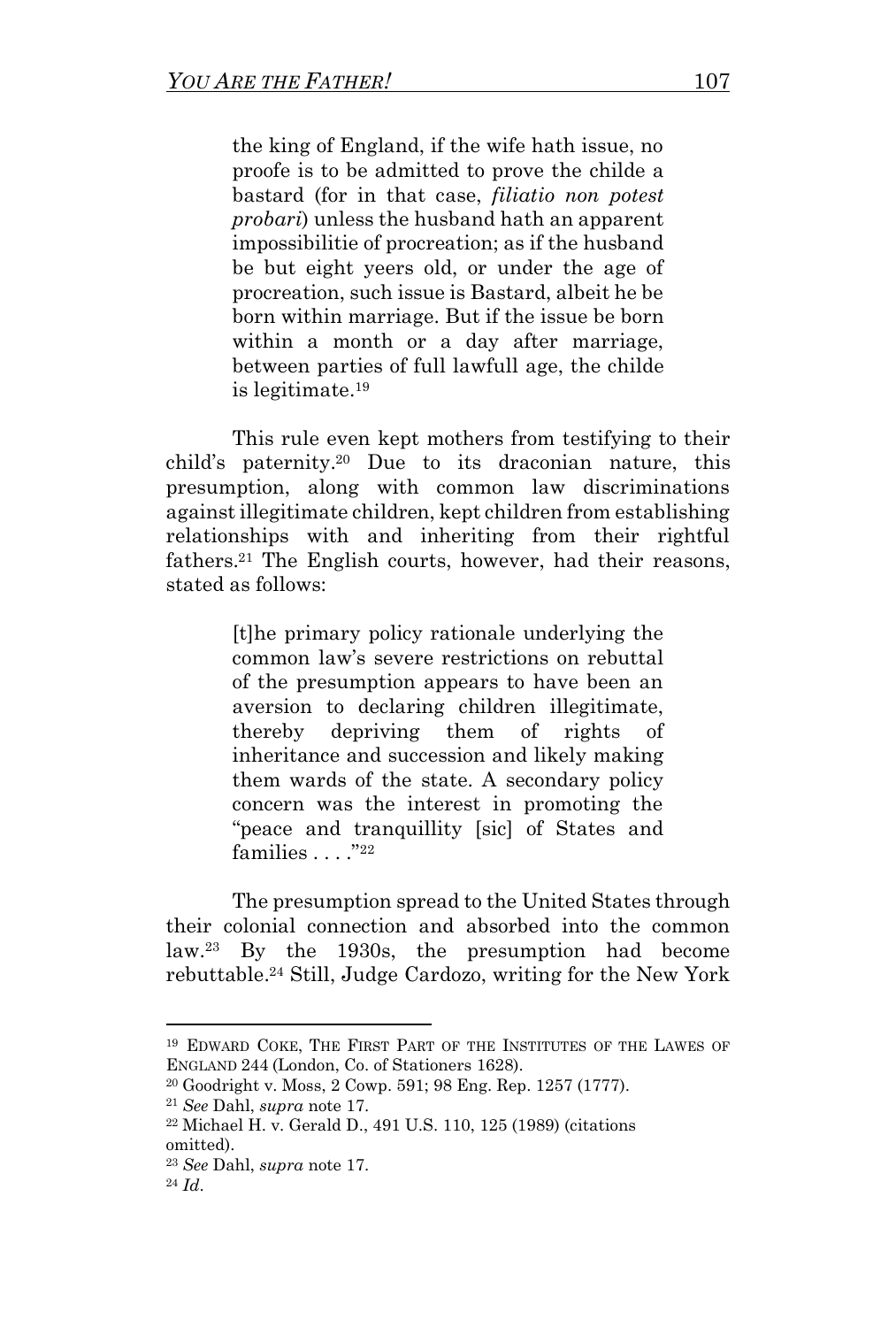Court of Appeals, held that "the presumption will not fail unless common sense and reason are outraged by a holding that it abides." 25

## B. **"**BALD EAGLE" EVIDENCE

Establishing Paternity before DNA was an extremely fact-based inquiry—those facts being the child's physical attributes compared to the putative father.<sup>26</sup> This evidence was called "bald eagle" evidence.<sup>27</sup> Ancient Carthage can first attribute this sort of inquiry, where a special committee examined children once they reached the age of two.<sup>28</sup> If they did not closely enough resemble their father, Ancient Carthaginians killed them. 29

English Courts allowed "bald eagle" evidence as early as the 17th Century, and American courts followed suit, adopting it through the common law.<sup>30</sup> Though it was popular and, frankly, the only real evidence in a paternity suit, courts understood that it was ripe for abuse.<sup>31</sup> Some jurisdictions went as far as to ban "bald eagle" evidence altogether.<sup>32</sup> The Maine Supreme Court reasoned that:

> [w]hile it may be a well-known physiological fact that peculiarities of form, feature, and personal traits are oftentimes transmitted from parent to child, yet it is equally true as a matter of common knowledge that during the first few weeks, or even months, of a child's existence, it has that peculiar immaturity of features which characterize it as an infant, and that it changes often and very much in looks and appearance during that period. Resemblance can then be readily imagined. . . . And in a trial in bastardy proceedings the mere fact that a resemblance is claimed would

<sup>25</sup> In re Findlay, 170 N.E. 471, 473 (N.Y. 1930).

<sup>26</sup> *See* Shapiro, *supra* note 5, at 16.

<sup>27</sup> *Id*.

<sup>28</sup> *Id*.

<sup>29</sup> *Id*.

<sup>30</sup> *Id*. at 16-17.

<sup>31</sup> *Id*. at 17.

<sup>32</sup> *Id*.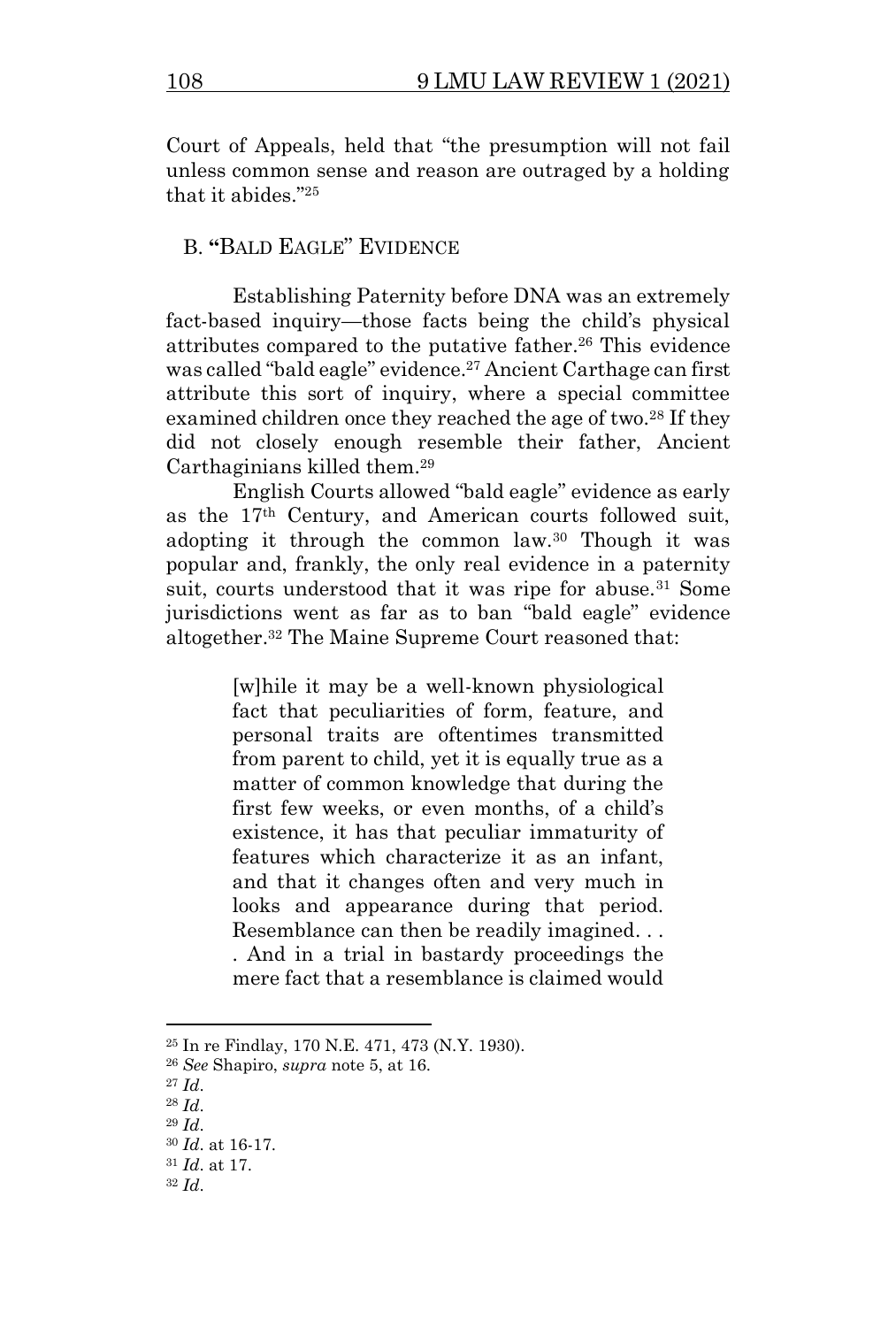be too likely to lead captive the imagination of the jury, and they would fancy they could see points of resemblance between the child and the putative father.<sup>33</sup>

Today, the admittance of "bald eagle" evidence varies widely by jurisdiction. For example, in Tennessee, paternity cases require a genetic test to establish parentage, except in rare cases, <sup>34</sup> so "bald eagle" evidence is generally not used.

#### C. BLOOD GROUP TESTING

The discovery and proliferation of safe and easy blood group testing in Europe changed paternity actions forever. 35 But, unfortunately, American courts were slow to adopt blood group paternity tests and entirely excluded them at first. <sup>36</sup> Though physicians discovered the science behind the tests in 1900, U.S. courts did not admit them until the 1930s.<sup>37</sup> The tests were seen as expert testimony and required an expert to testify along with the evidence. <sup>38</sup> It wasn't until the 1945 California case of *Berry v. Chaplin*, involving Hollywood film star Charlie Chaplin, that the test was evidence on its own.<sup>39</sup>

Blood group testing is not accurate for the individual, but to what blood type the tested person is. <sup>40</sup> It tests for the father's blood group—A, B, AB, or O—and tests to see whether the child's blood type is compatible with the putative father's.<sup>41</sup> Suppose the putative father's blood type is incompatible. In that case, the test can reasonably exclude him as the biological father, but the test cannot conclude a person is the child's father based solely on their blood type.<sup>42</sup> That is why this sort of test is considered "exclusionary."<sup>43</sup>

<sup>33</sup> Clark v. Bradstreet, 15 A. 56, 56-57 (Me. 1888).

<sup>34</sup> TENN. CODE ANN. § 24-7-112 (2021).

<sup>35</sup> *See* Shapiro, *supra* note 5 at 19-20.

<sup>36</sup> *Id*. at 20.

<sup>37</sup> *Id*. at 24.

<sup>38</sup> *Id*. at 23.

<sup>39</sup> *Id*. at 21.

<sup>40</sup> *Id*. at 20.

<sup>41</sup> *Id*.

<sup>42</sup> *Id*. at 21.

<sup>43</sup> *Id*.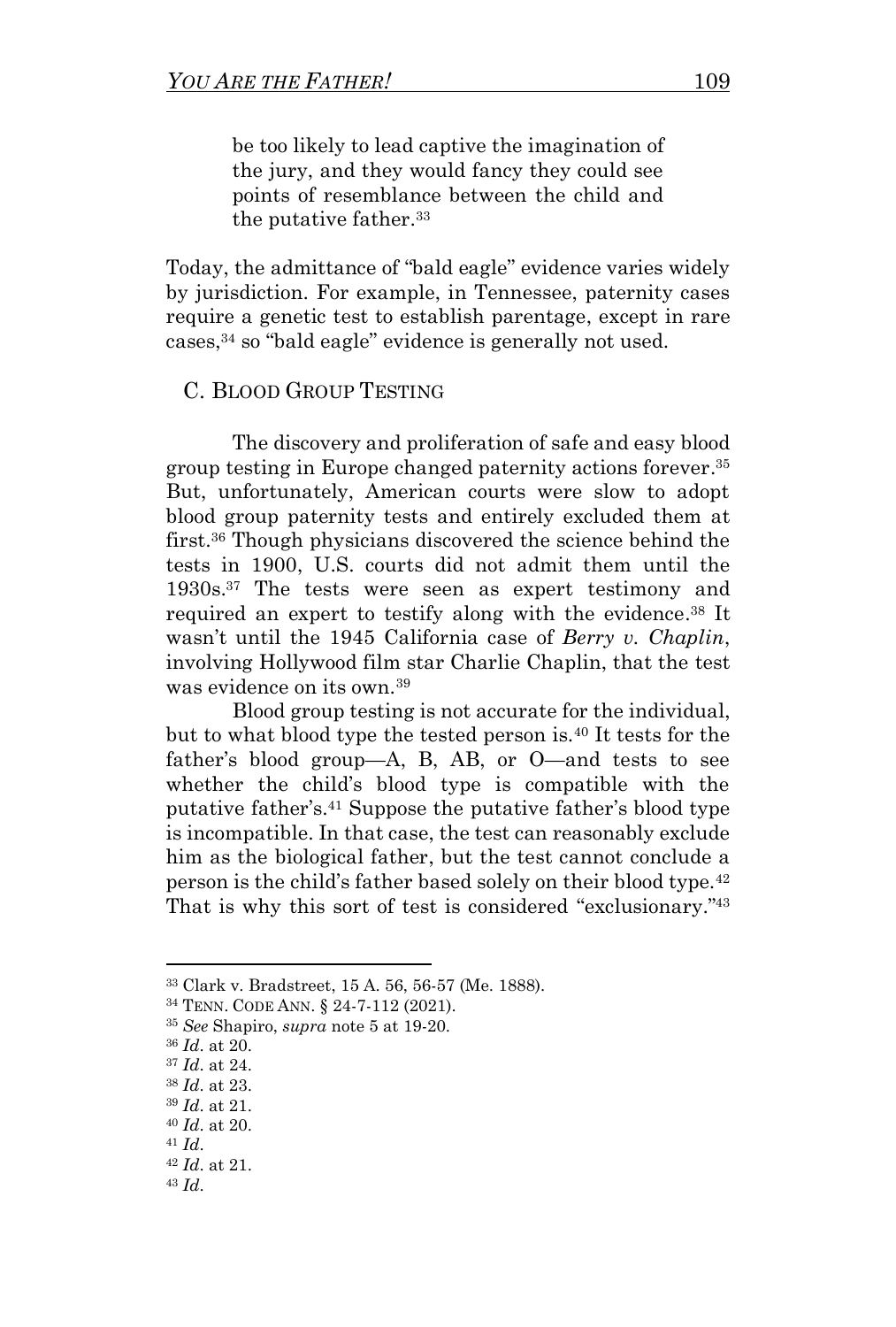Today, because of the ease and accuracy of DNA tests, this test is rarely used.

#### D. DNA TESTING

DNA was discovered in 1953 by James Watson, Francis Crick, Maurice Wilkins, and Rosalind Franklin.<sup>44</sup> Its discovery gave humanity—but most notably for this paper, courts—the ability to distinguish between individuals except identical twins.<sup>45</sup> As safe, accurate, and cost-effective tests became more available, courts began to allow it as evidence, much like their allowance of blood group tests.<sup>46</sup> Thus, by the early 1990s, the acceptance of DNA profiling was universal. 47

One of the only issues with DNA profiling is the chain of custody, though, in paternity actions, this is of little concern. In criminal cases, where the standard is beyond a reasonable doubt, the chain of custody potentially means the difference between a conviction and an acquittal. Some courts early on were reluctant to place faith in evidence given, unaccompanied, to a lab and then trust the results when they came back. This process was never much of an issue in paternity actions since most jurisdictions have a standard of preponderance of the evidence or by clear and convincing evidence.<sup>48</sup> Tennessee's standard is by a preponderance of the evidence.<sup>49</sup>

## III. CURRENT TENNESSEE LAW

To legally establish paternity in Tennessee, a party must file a complaint to establish parentage with a court of competent jurisdiction. <sup>50</sup> A party may indeed file an action

<sup>44</sup> *James Watson, Francis Crick, Maurice Wilkins, and Rosalind Franklin*, SCIENCE HISTORY INS. (Dec. 4, 2017), available at https://www. sciencehistory.org/historical-profile/james-watson-francis-crick-mauricewilkins-and-rosalind-franklin.

<sup>45</sup> *See* Shapiro, *supra* note 5 at 29.

<sup>46</sup> *Id*. at 38.

<sup>47</sup> *Id*.

<sup>48</sup> *Id*.

<sup>49</sup> TENN. CODE ANN. § 36-2-304(b)(3) (2021).

<sup>50</sup> TENN. CODE ANN. § 36-2-305 (2021).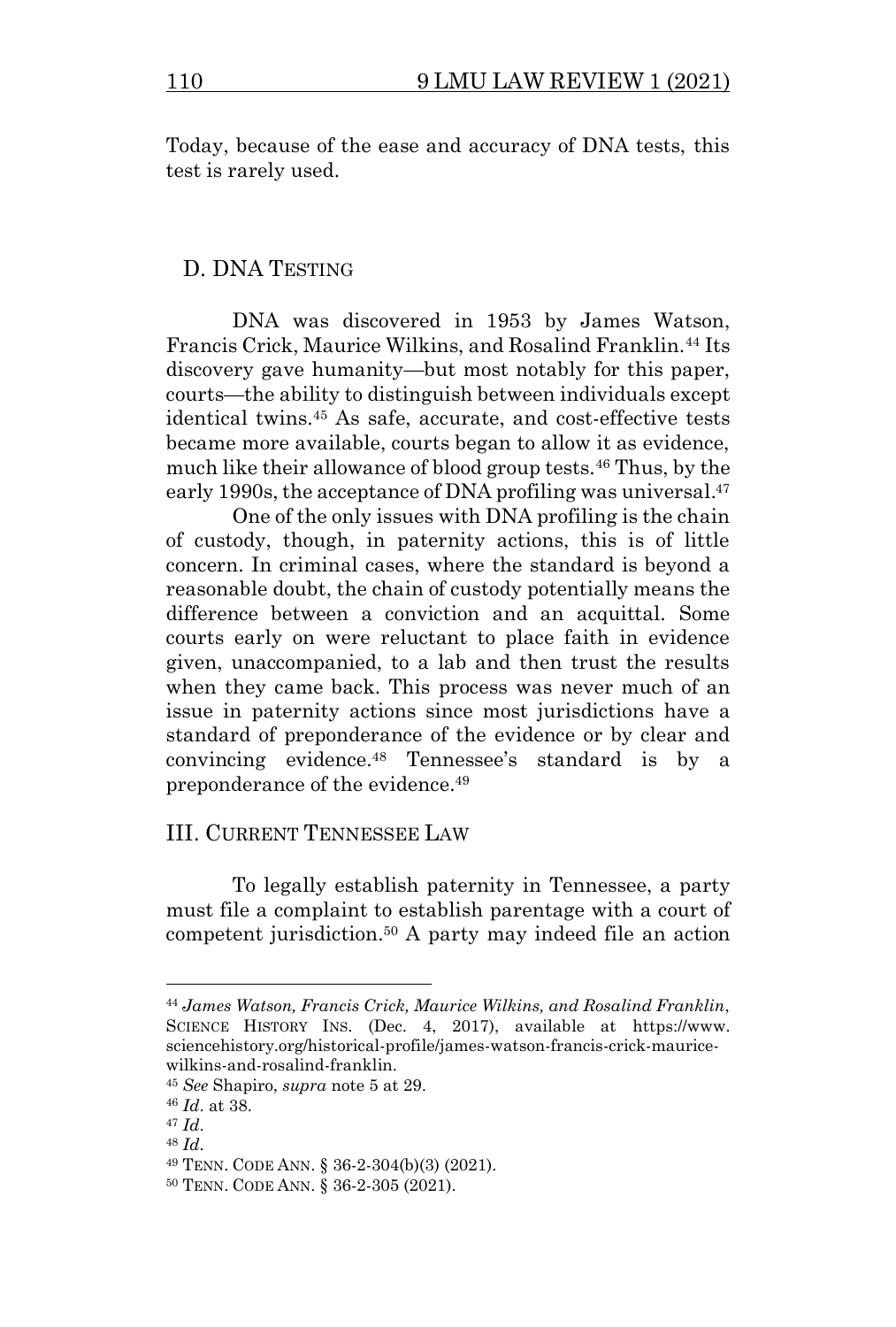before the child is born, but only certain aspects of the case may happen before birth.<sup>51</sup> One of those aspects is "the performance of genetic testing." <sup>52</sup> Though this implies the legislature's intent to allow prenatal paternity tests, there is no evidence that any court in Tennessee has ever ordered such a test. There is only one appellate opinion that even deals with prenatal paternity tests.

In *In re Madilene G.R.*, the Tennessee Court of Appeals first encountered prenatal paternity testing.<sup>53</sup> One of the grounds alleged at the underlying trial to terminate the putative father's rights was that he failed "to pay a reasonable share of prenatal, natal, and postnatal expenses . . . ." <sup>54</sup> As part of the abandonment ground, the mother also alleged the father failed "to make reasonable payments toward the support of the child's mother during the four (4) months immediately preceding the birth of the child." <sup>55</sup> The Rutherford County Chancery Court terminated the father's rights based on this second ground.<sup>56</sup> On appeal, the putative father argued that he wasn't sure he was the father until the child's birth.<sup>57</sup> The mother asserted that the father offered to take a paternity test, but he never took one. <sup>58</sup> In response, the Court of Appeals briefly touched on prenatal paternity tests in *dicta:* "if Father was justifiably suspicious of Mother's assertion that he was the child's father, he and Mother should have pursued the appropriate prenatal [sic] testing, if available, provided prenatal paternity testing is available and safe for mother and the unborn child." <sup>59</sup> This opinion shows that, at least at the intermediate appellate level, Tennessee courts are open to the idea of prenatal testing as long as it is safe for the mother and unborn child.

A. PUTATIVE FATHER REGISTRY

<sup>54</sup> *Id*. at \*2.

<sup>51</sup> *Id*.

<sup>52</sup> *Id*.

<sup>53</sup> In re Madilene G.R., No. M2012–01178–COA–R3–PT, 2013 WL 139564, at \*1, \*7 (Tenn. Ct. App. Jan. 10, 2013).

<sup>55</sup> *Id*. at \*4.

<sup>56</sup> *Id*. at \*3.

<sup>57</sup> *Id*.

<sup>58</sup> *Id*.

<sup>59</sup> *Id*. at \*7.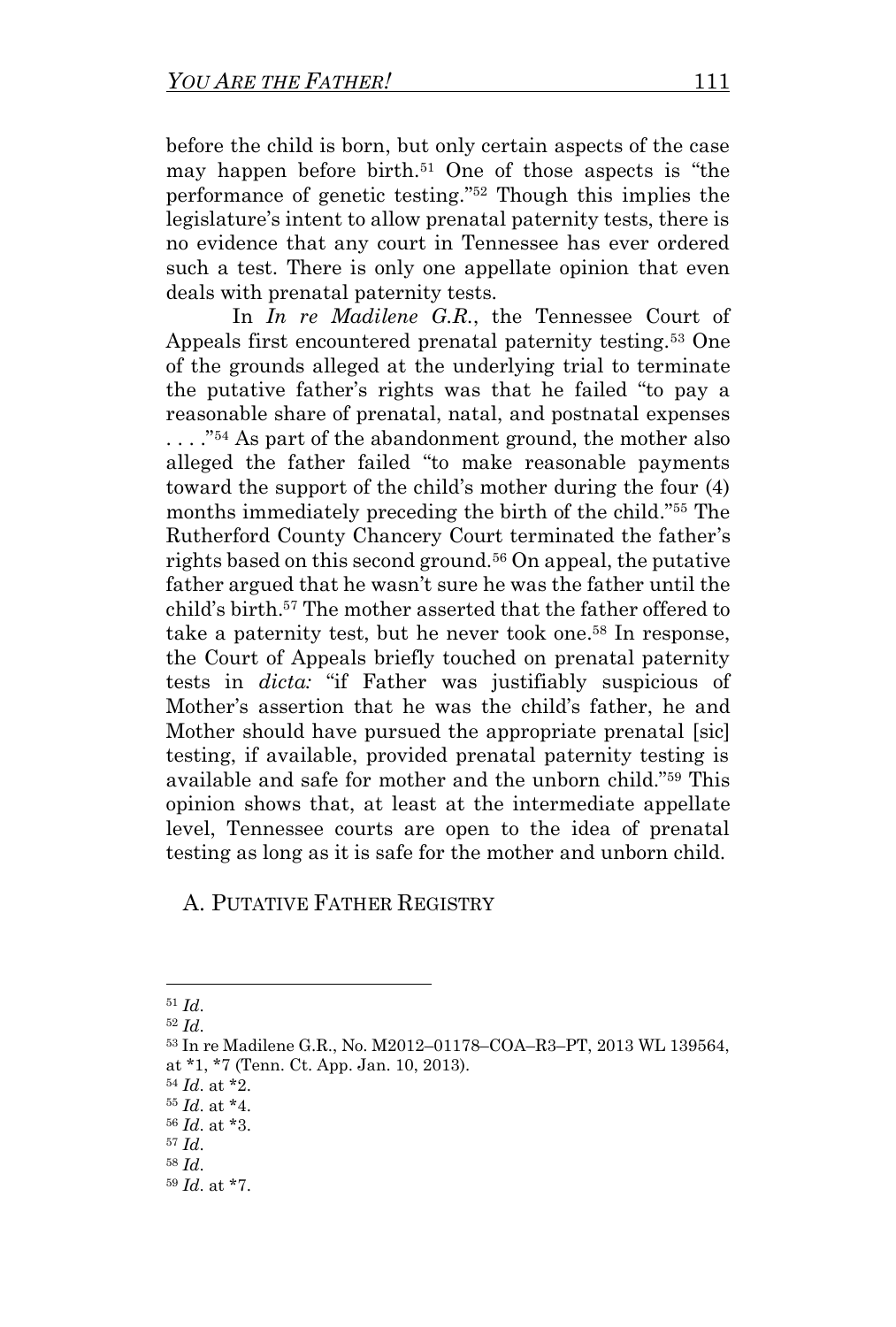Tennessee Code Annotated section 36-2-318 governs the putative father registry. <sup>60</sup> The Division of Vital Records at the State Department of Health maintains the putative father registry. It lists all court-ordered legitimations and putative fathers who have filed with the registry before, or less than thirty days after, the child's birth and intends to seek legitimation of that child.<sup>61</sup> The purpose of the registry is to notify putative fathers if the child is pending adoption placement or the mother's rights are pending termination. 62 Additionally, at legitimation proceedings, the registry can be used as evidence. <sup>63</sup> Though the registry has little value under Tennessee law, other states have strict requirements around their registries and establishing paternity.

## B. PRESUMPTION OF LEGITIMACY

However, this presumption of legitimacy still exists, though it is more refined and less draconian. <sup>64</sup> Under Tennessee law:

> (a) A man is rebuttably presumed to be the father of a child if:

> (1) The man and the child's mother are married or have been married to each other and the child is born during the marriage or within three hundred (300) days after the marriage is terminated by death, annulment, declaration of invalidity, or divorce;

> (2) Before the child's birth, the man and the mother have attempted to marry each other in compliance with the law, although the attempted marriage is or could be declared illegal, void and voidable;

> (3) After the child's birth, the man and the mother have married or attempted to marry each other in compliance with the law although such marriage is or could be declared illegal, void, or voidable; and:

<sup>63</sup> *Id*.

<sup>60</sup> TENN. CODE ANN. § 36-2-318 (2021).

<sup>61</sup> *Id*.

<sup>62</sup> *Id*.

<sup>64</sup> *See* Dahl, *supra* note 17 at 699.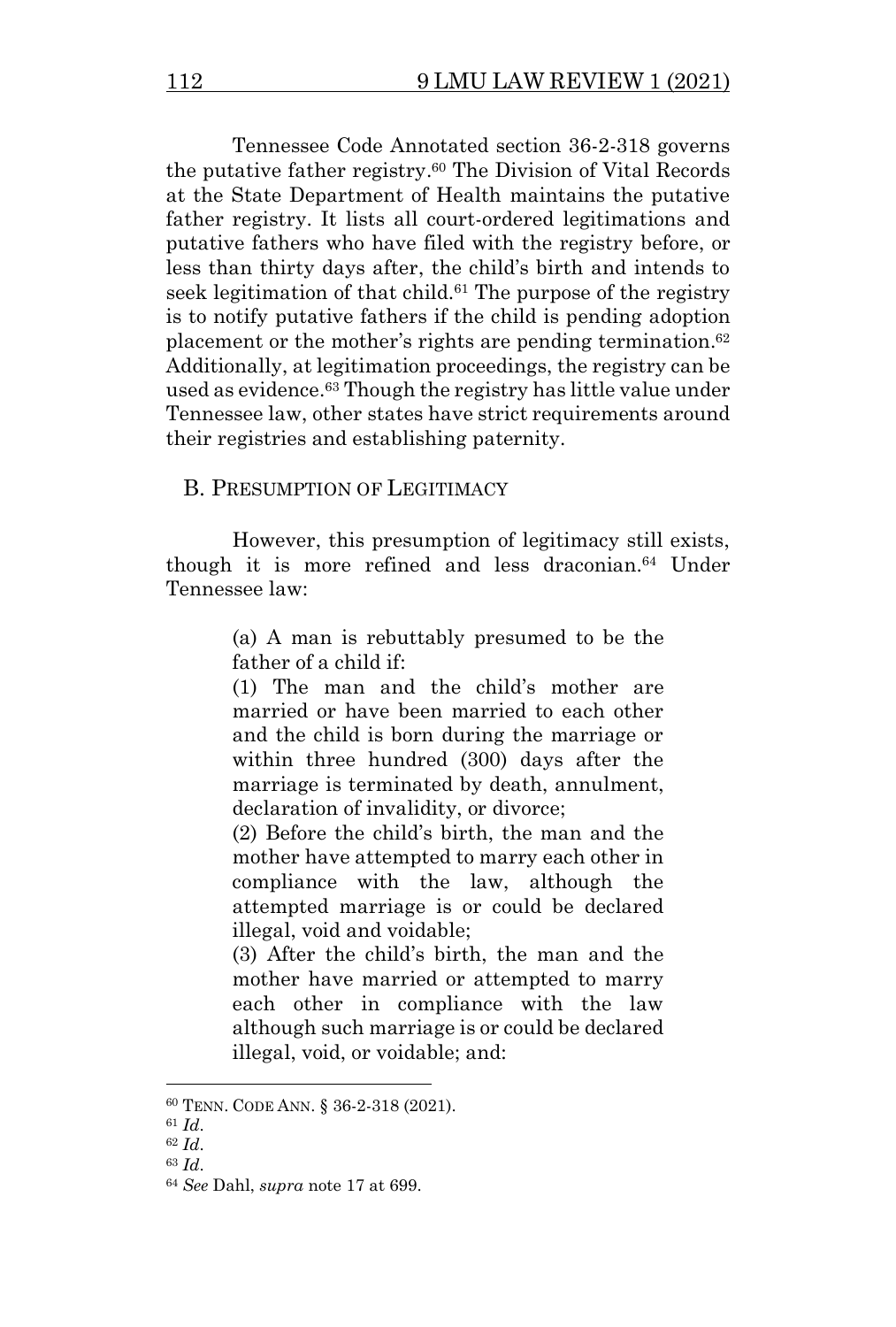(A) The man has acknowledged his paternity of the child in a writing filed under the putative father registry established by the department of children services, pursuant to § 36-2-318;

(B) The man has consented in writing to be named the child's father on the birth certificate; or

(C) The man is obligated to support the child under a written voluntary promise or by court order;

(4) While the child is under the age of majority, the man receives the child into the man's home and openly holds the child out as the man's natural child; or

(5) Genetic tests have been administered as provided in § 24-7-112, an exclusion has not occurred, and the test results show a statistical probability of parentage of ninetyfive percent  $(95%)$  or greater.<sup>65</sup>

In most states, there are two affirmative defenses against paternity: (1) incapability and (2) failure of a DNA test.<sup>66</sup> Incapability is a modernization of a four seas test of old—if a husband can prove he could not conceive that child, either by distance or by medical circumstances, he may rebut the presumption. <sup>67</sup> The standard to which the husband must prove varies by jurisdiction, but Tennessee's standard is by a preponderance of the evidence.<sup>68</sup>

Until 1997, only the legal parents or the child could question the presumption of legitimacy of a child born during a marriage.<sup>69</sup> Thus, a putative father had no right to question the presumption.<sup>70</sup> Today, however, Tennessee time-bars such claims of parentage after twelve months if the legal parents were married and living together at the time of conception and remained so through the petition's filing.<sup>71</sup>

<sup>65</sup> TENN. CODE ANN. § 36-2-304 (2021).

*<sup>66</sup> See* Shapiro*, supra* note 5 at 15.

<sup>67</sup> *Id*.

<sup>68</sup> TENN. CODE ANN. § 36-2-304(b)(3) (2021).

<sup>69</sup> Evans v. Steelman, 970 S.W.2d 431, 433-34 (Tenn. 1998).

<sup>70</sup> *Id*.

<sup>71</sup> TENN. CODE ANN. § 36-2-304(b)(2)(A) (2021).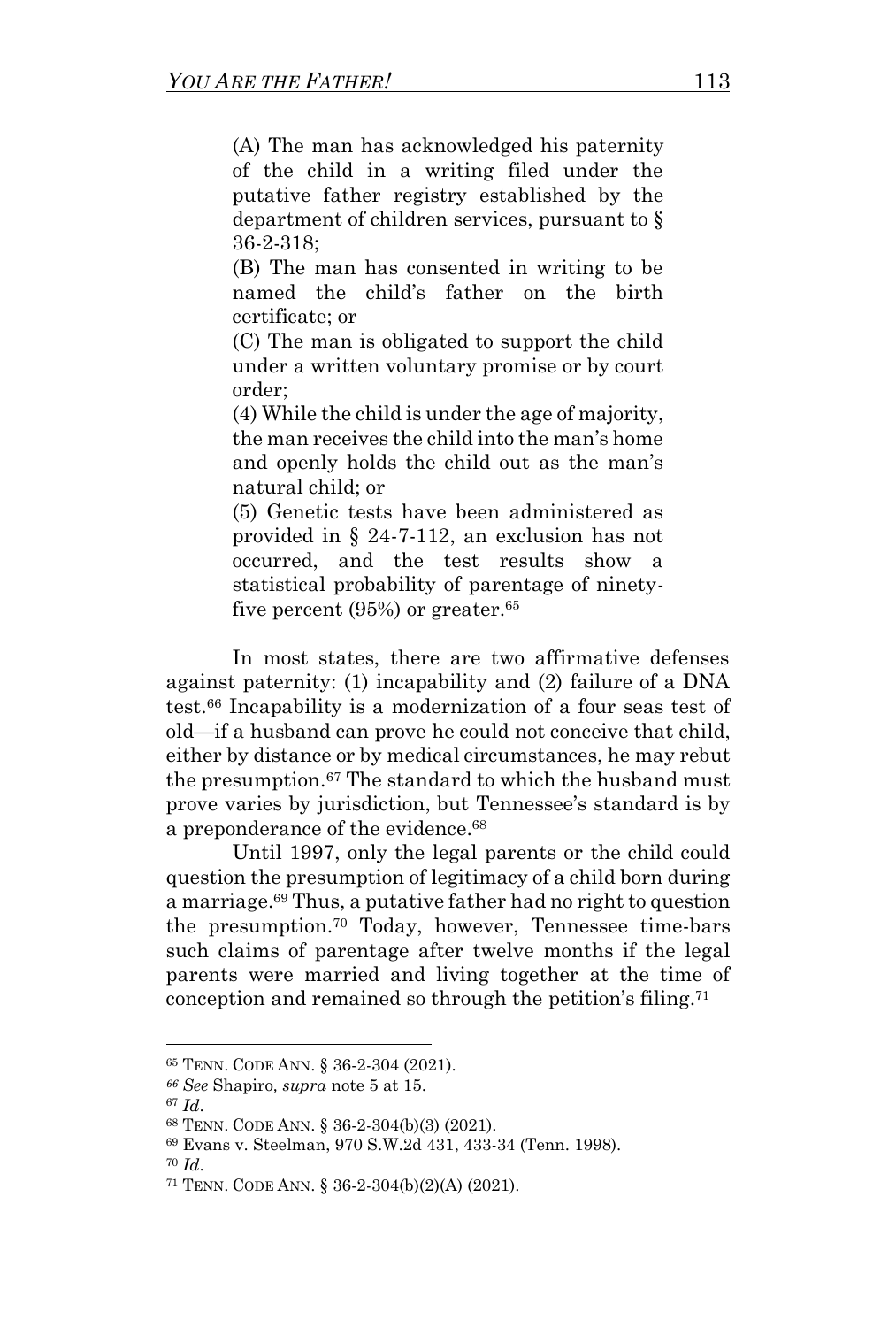## C. PRENATAL SUPPORT

"The purpose of the paternity statute is to require a biological father to support his child." <sup>72</sup> Unfortunately, Tennessee has no firm mechanism for prenatal child support despite this aim and willful prenatal non-support being an element of a ground for termination of parental rights.<sup>73</sup> Instead, the state relies on the mother and putative father or fathers, depending on circumstances—to find a solution without court intervention. If the father refuses to help, the mother may only pursue termination once the child is born.

Other states allow courts to order prenatal child support or order the father to bear some pregnancy costs. Depending on how you read *Coxwell v. Matthews*, Georgia either mandates prenatal child support during pregnancy or allows for mothers to be reimbursed for it after the fact. <sup>74</sup> In Wisconsin,<sup>75</sup> Oregon,<sup>76</sup> and several other states, the mother can recover birth costs after the child is born. Accordingly, pregnancy-cost legislation seems to be the current national trend. Just a few months ago, Utah passed a law mandating that fathers pay half of the mother's pregnancy costs.<sup>77</sup>

#### 1. PRENATAL SUPPORT IN TERMINATION ACTIONS

As mentioned above, failing to pay prenatal expenses was once ground to terminate parental rights.<sup>78</sup> Until 2019, the Tennessee Code Annotated provided that the court could terminate a putative father's rights if "[t]he person . . . failed,

<sup>72</sup> *See* Shell v. Law, 935 S.W.2d 402, 408 (Tenn. Ct. App. 1996) (citation omitted).

<sup>73</sup> TENN. CODE ANN. § 36-1-102(1)(I) (2021).

<sup>74</sup> *See* Coxwell v. Matthews, 435 S.E.2d 33, 34 (Ga. 1993).

<sup>75</sup> *Your Guide to Repaying Birth Costs*, WIS. DEPT. OF CHILDREN AND FAMILIES, available at https://dcf.wisconsin.gov/files/publications/pdf/ 11777.pdf (last visited Jul. 27, 2021).

<sup>76</sup> *FAQs: Establishing Paternity*, OR. HEALTH AUTHORITY, available at https://www.oregon.gov/oha/PH/BIRTHDEATHCERTIFICATES/CHANG EVITALRECORDS/Pages/paternityfaqs.aspx (last visited Jul. 27, 2021).

<sup>77</sup> Sophia Eppolito, *New Utah Law Requires Dads to Pay Prenatal Child Support*, WANE (Apr. 5, 2021, 5:57pm), available at https://www.wane. com/news/utah-dads-to-be-required-to-pay-half-of-pregnancy-costs/.

<sup>78</sup> In re Madilene G.R., No. M2012–01178–COA–R3–PT, 2013 WL 139564, at \*4 (Tenn. Ct. App. Jan. 10, 2013).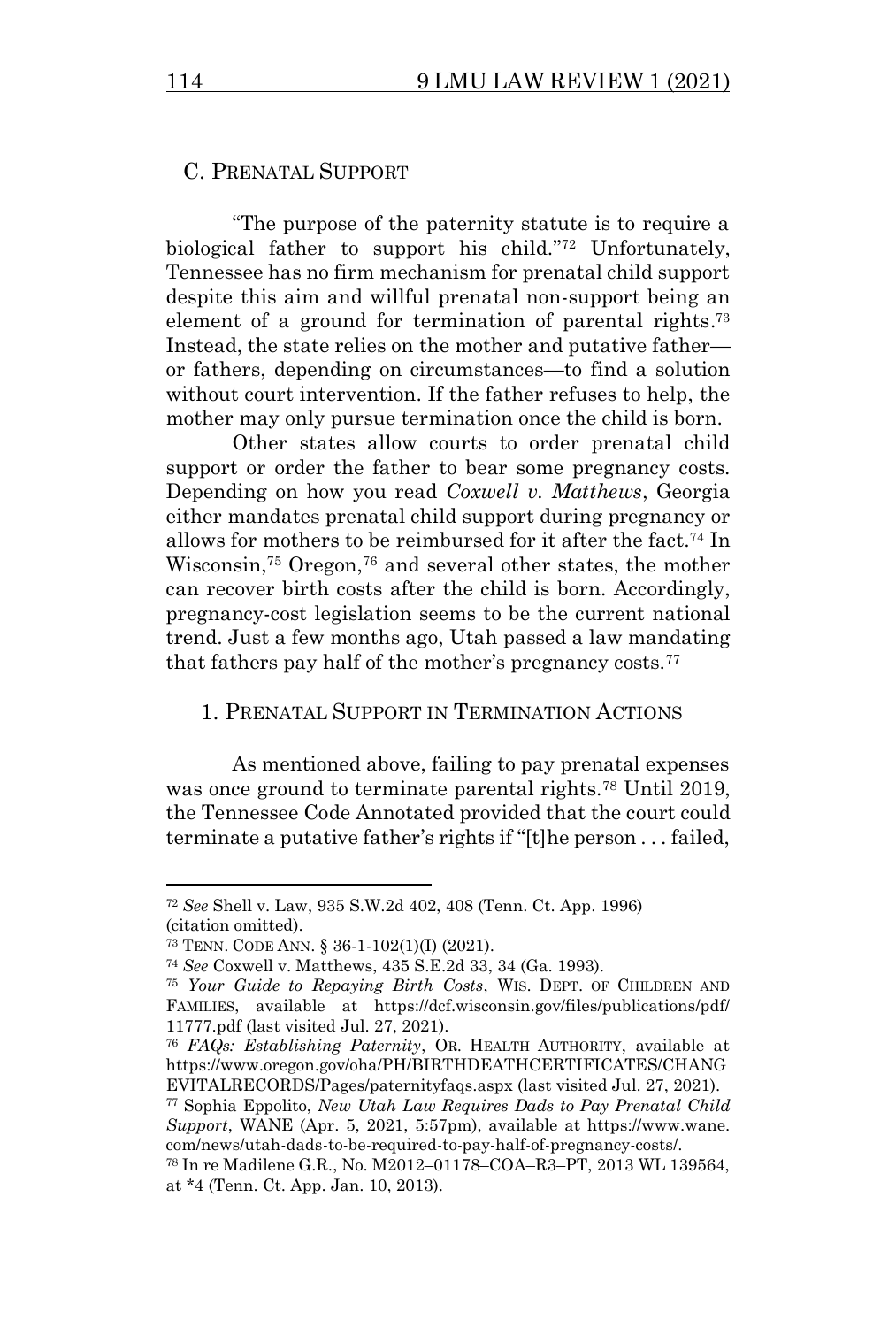without good cause or excuse, to pay a reasonable share of prenatal, natal, and postnatal expenses involving the birth of the child in accordance with the person's financial means promptly upon the person's receipt of notice of the child's impending birth[.]" <sup>79</sup> Though petitions, like in *In re Madilene G.R.*, alleged there is no evidence that any court ever terminated a father's parental rights on this ground, the court never overturned. <sup>80</sup> Perhaps courts found this ground difficult to enforce when they could not safely ascertain the paternity of the child. A bill by state Representative Mike Carter and state Senator Ferrell Haile deleted this provision in 2019, <sup>81</sup> and, aside from abandonment, there is currently no termination ground dealing with a father's prenatal activity.<sup>82</sup>

Abandonment is another termination ground under Tennessee law. <sup>83</sup> Abandonment of a child occurs when the "biological or legal father has either failed to visit or failed to make reasonable payments toward the support of the child's mother during the four (4) months immediately preceding the birth of the child." <sup>84</sup> Section 36-1-102(1)(I) further states, "it shall be a defense to abandonment for failure to visit or failure to support that a parent or guardian's failure to visit or support was not willful. The parent or guardian shall bear the burden of proof that the failure to visit or support was not willful. Such defense must be established by a preponderance of [the] evidence." <sup>85</sup> Before a 2018 amendment, this code section required a willfulness finding along with a finding that the father's actions were not

<sup>79</sup> TENN. CODE ANN. § 36-1-113(g)(9)(A)(i) (2013) (repealed by 2019 Pub. Acts, c. 36, § 3, eff. July 1, 2019).

<sup>80</sup> H.B. 287, 111 H.J. 717 (2019) (Statement of Rep. Carter). *See* In re Kah'nyia J., No. M2017–00712–COA–R3–PT, 2018 WL 2025217, \*1 (Tenn. Ct. App., Apr. 30, 2018) (Trial court terminated father's rights for failure to provide prenatal support but this ground was overturned on appeal.).

<sup>81</sup> Act to amend Tennessee Code Annotated, Title 36, Chapter 1, Part 1; Title 36, Chapter 2 and Section 37-1-102, relative to adoption, S.B. 207, 111th Gen. Assemb. § 1 (2019). *See also* Act to amend Tennessee Code Annotated, Title 36, Chapter 1, Part 1; Title 36, Chapter 2 and Section 37- 1-102, relative to adoption, H.B. 287, 111th Gen. Assemb. § 1 (2019).

<sup>82</sup> *See* TENN. CODE ANN. § 36-1-113 (2021).

<sup>83</sup> TENN. CODE ANN. § 36-1-113(g)(1) (2021).

<sup>84</sup> TENN. CODE ANN. § 36-1-102(1)(A)(iii) (2021).

<sup>85</sup> TENN. CODE ANN. § 36-1-102(1)(I) (2021).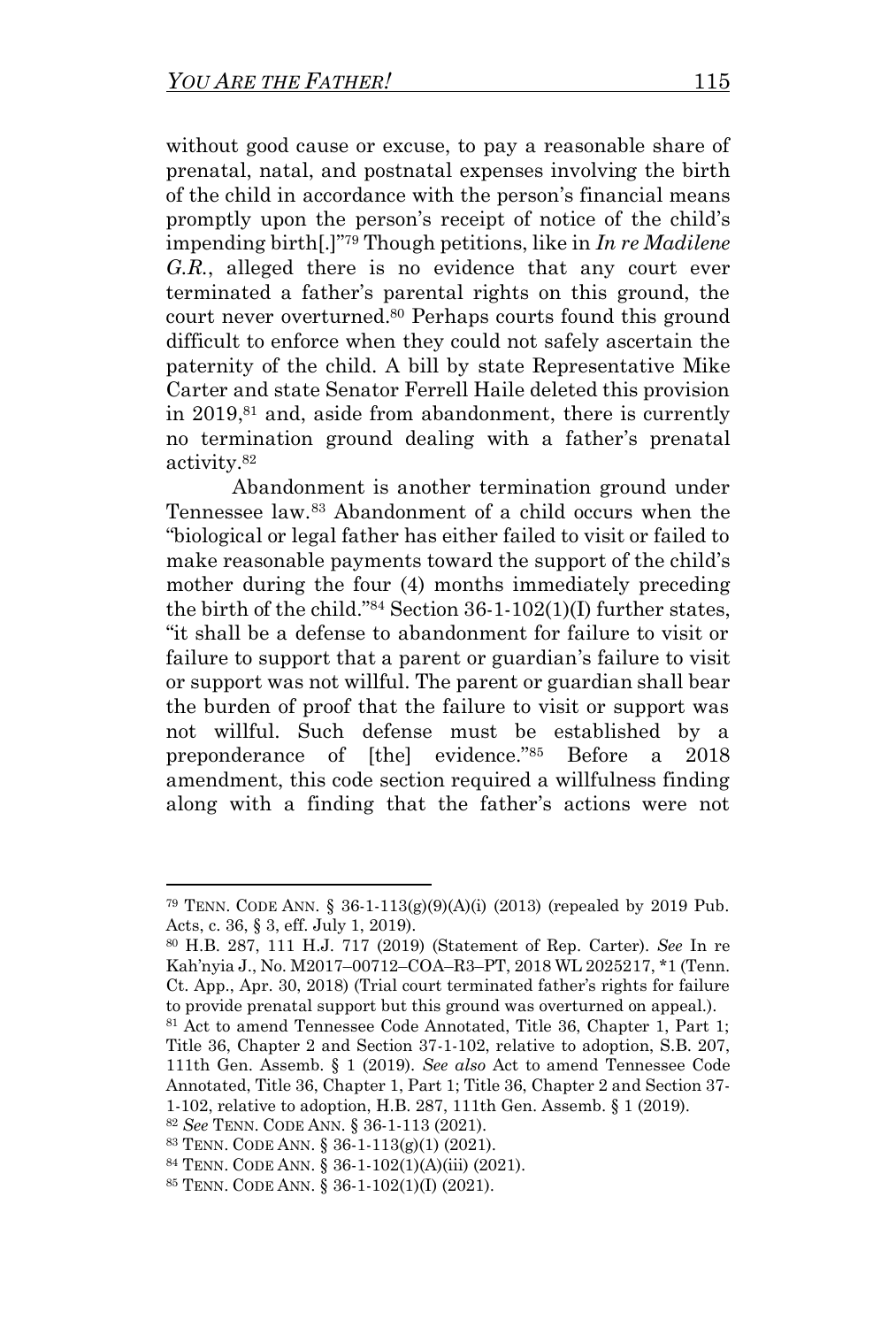reasonable.<sup>86</sup> The current statute moved willfulness from an element of abandonment to an affirmative defense.

#### IV. WHY TEST PRENATALLY?

So, if the General Assembly has already passed legislation allowing prenatal paternity tests<sup>87</sup> and the courts are generally open to allowing them,<sup>88</sup> why aren't they a regular facet of Tennessee paternity actions? Tennessee courts' reluctance is right in the reasoning in *Madilene G.R.*—they are afraid prenatal paternity tests are too invasive and unsafe for both the mother and the child.<sup>89</sup>

## A. PRENATAL TESTS ARE SAFE, NON-INVASIVE, AND COST-EFFECTIVE

Until recently, prenatal paternity testing required amniocentesis or chorionic villus sampling.<sup>90</sup> These are the same procedures used to test for genetic disorders such as down syndrome, but they involve womb intrusion and carry a small risk of miscarriage.<sup>91</sup> Though the benefits have always been high, the costs outweighed them.

With recent DNA technology advancements, safer and more practical paternity tests are available for children before they are born.<sup>92</sup> These tests only require a blood sample from the mother and the putative father, and the lab can then extract fragments of the child's DNA from the mother's blood.<sup>93</sup> In addition, some newer tests don't even require blood from the putative father, requiring only a

<sup>86</sup> In re D.L.B., 118 S.W.3d 360, 362 (Tenn. 2003). *See also* TENN. CODE ANN. § 36-1-102 (2018).

<sup>87</sup> TENN. CODE ANN. § 36-2-305 (2021).

<sup>88</sup> In re Madilene G.R., No. M2012–01178–COA–R3–PT, at \*7 (Tenn. Ct. App. Jan 10, 2013).

<sup>89</sup> *Id*.

<sup>90</sup> Andrew Pollack, *Before Birth, Dad's ID*, N.Y. TIMES, Jun. 19, 2012, at B1, available at https://www.nytimes.com/2012/06/20/health/paternityblood-tests-that-work-early-in-a-pregnancy.html.

<sup>91</sup> *Id*.

<sup>92</sup> *Id*.

<sup>93</sup> *Id*.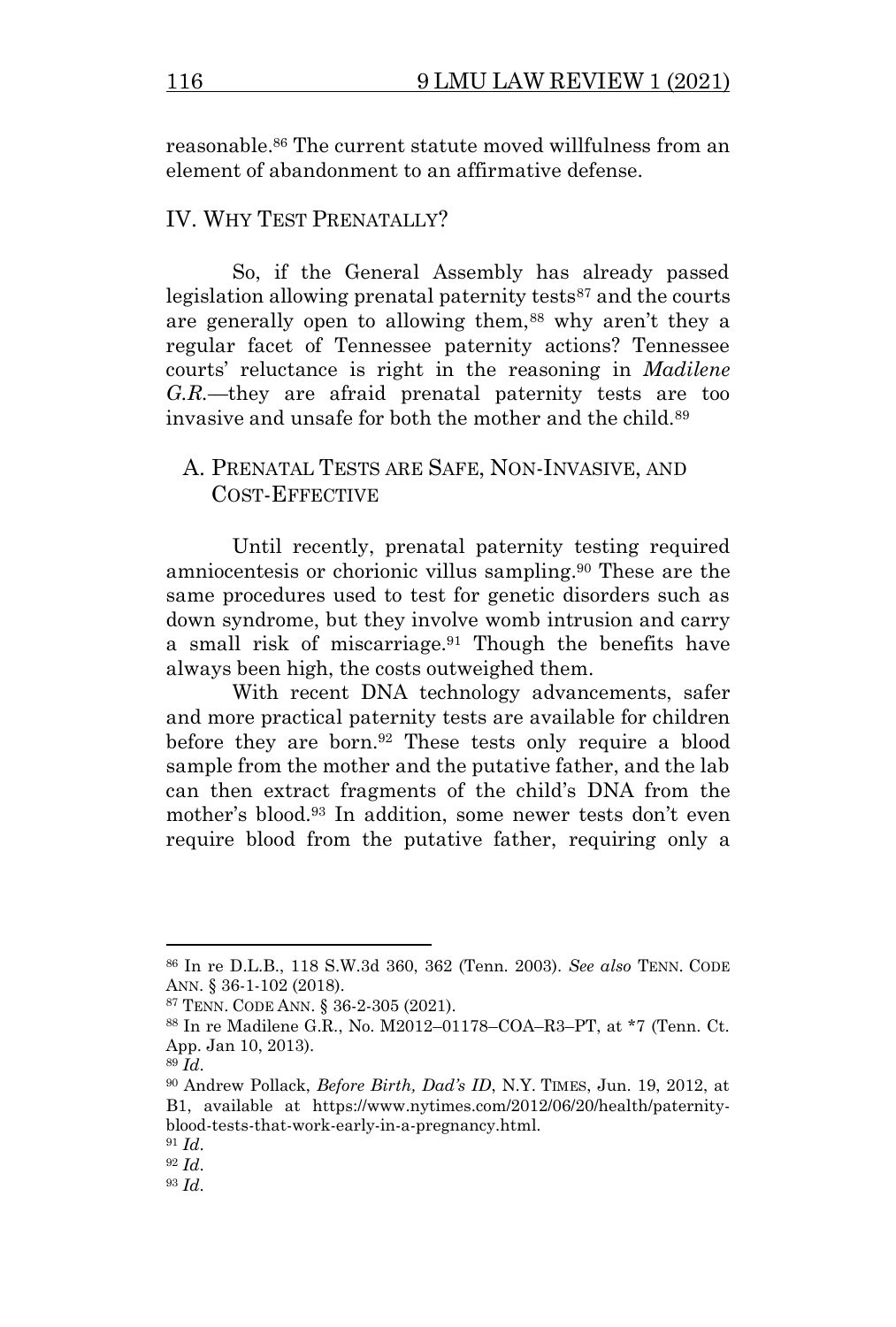mouth swab instead. <sup>94</sup> Finally, the test compares these fragments to the putative father's DNA, much like a postbirth test. 95

Prenatal DNA tests are also becoming cost-effective. Though initially prohibitively expensive, their costs have come down and are nearly comparable with their post-birth counterparts. The DNA Diagnostics Center ("DDC"), the company responsible for the most recent generation of—and the only one accredited with the American Association of Blood Banks—non-invasive prenatal paternity tests, prices their services at \$1,699.00 per test.<sup>96</sup> Other prenatal tests are even lower—as little as \$500.00—but these sometimes must be taken later in the pregnancy, or the company may not have the same procedures in place to make the sample admissible.<sup>97</sup> In the future, the cost will very likely come down, just as traditional DNA-test costs once did.

Finally, Prenatal DNA tests are accurate. The American Pregnancy Association, an endorser of the DDC, claims the non-invasive tests have a 99.9% accuracy rate.<sup>98</sup> Though disputed, academic papers as far back as 2012 corroborate this claim.<sup>99</sup> Because the accuracy rate is so high, this test is just as accurate as post-birth paternity tests.

## B. SUPPORT DURING PREGNANCY

If the baby will be here in nine months,  $100$  what is the point of going to court to establish paternity before birth? There are valid reasons for both the mother and the father to seek prenatal paternity. The largest of these for the mother is child support during pregnancy. Under current

<sup>94</sup> *Non-Invasive Prenatal Paternity Test*, DNA DIAGNOSTICS CTR., https://dnacenter.com/paternity-testing/non-invasive-prenatal-paternitytesting/?gphone=1-800-798-0580&gdnis=0580 (last visited Jul. 23, 2021). <sup>95</sup> *Id*.

<sup>96</sup> *Non-Invasive Prenatal Paternity Test from DDC Accredited by AABB*, DNA DIAGNOSTICS CTR., https://dnacenter.com/blog/blog-dna-diagnosticscenter-secures-aabb-accreditation-for-its-certainty-non-invasiveprenatal-paternity-test/ (last visited Jul. 23, 2021).

<sup>97</sup> *Id*.

<sup>98</sup> *DNA Paternity Test*, AM. PREGNANCY ASS'N., https:// americanpregnancy.org/paternity-tests/dna-paternity-test/ (last visited Jul. 23, 2021).

<sup>99</sup> Pollack, *supra* note 91. *See also* Xin Guo et al., *A Noninvasive Test to Determine Paternity in Pregnancy*, 366 NEW. ENG. J. MED. 1743 (2012). <sup>100</sup> ROBERTS, *supra* note 2.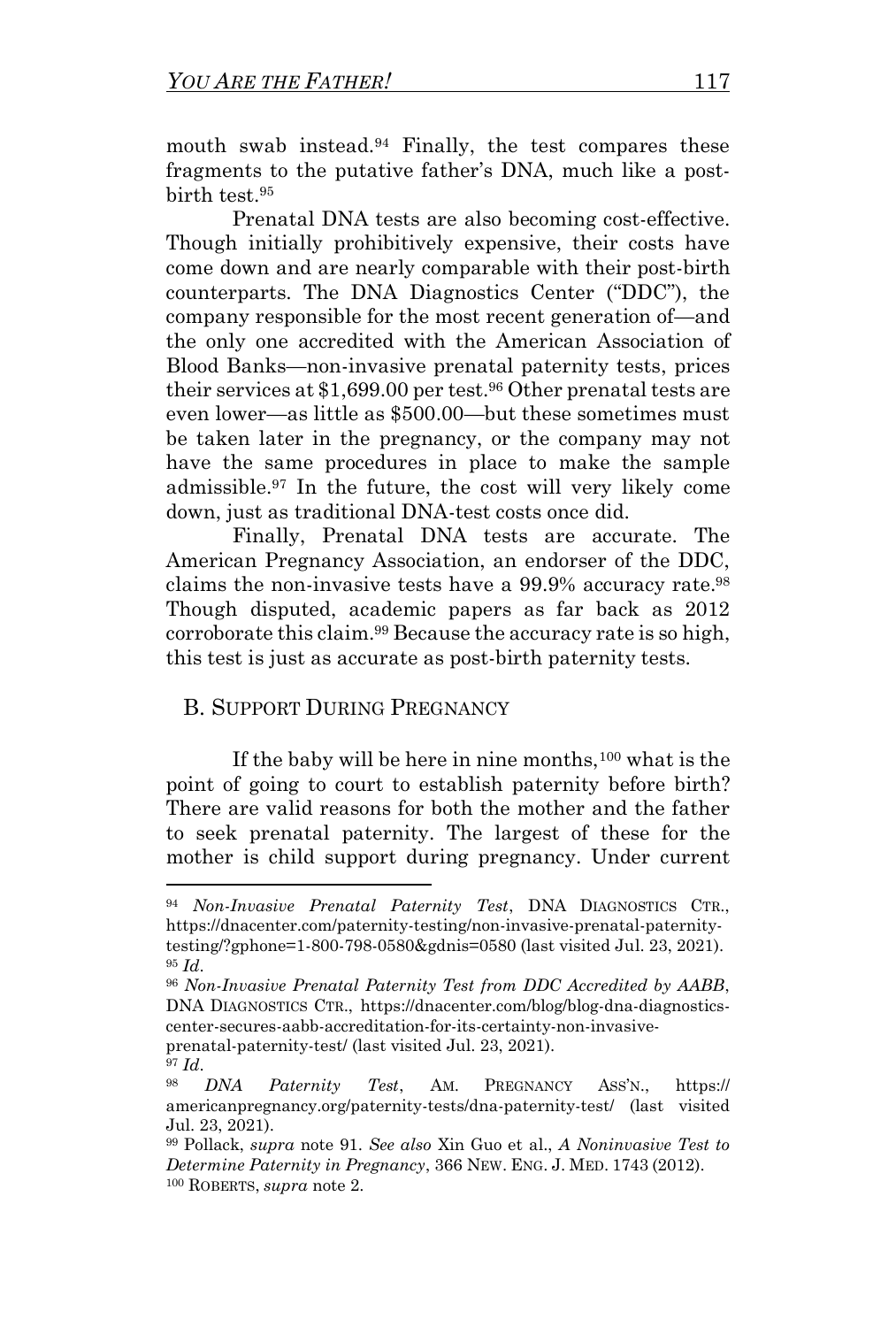law, there is no mechanism for court-ordered prenatal child support. If the father does not give prenatal child support, the mother has no immediate recourse. However, after the child's birth, she can petition the court to terminate the father's rights, but his non-support will only be a termination ground if she can prove it was "willful." Without prenatal paternity tests, this is a high bar. Fathers can argue that their non-support was not willful because they did not know they were the father.

Court-ordered prenatal child support would level the playing field. No longer would the mother be saddled with the entire pregnancy cost, but, rather, the father would pay some reasonable amount to offset the costs of those exceeding the mother's normal cost of living. This paper is not calling for entire pregnancy costs to be paid by men. Instead, this is an egalitarian argument born out of fairness as it took two to tango, i.e., make the child, <sup>101</sup> so both parties ought to bear some of the cost.

Georgia Supreme Court Justice Leah Sears said it best in her concurrence to *Coxwell v. Matthews*:

> It is generally understood that proper prenatal care is critical to assist a woman in meeting the demands of pregnancy, labor, and childbirth and to ensure that the young are protected from birth complications and abnormalities. If a child's mother has no prenatal care, that child's life can be an uphill climb. He or she has a greater risk of mental retardation, cerebral palsy, and even death. Special education and health care services for these children are costly to taxpayers. A healthy pregnancy and birth are essential for a healthy child. Therefore, the conclusion is inescapable that the duty to provide for a child's maintenance and protection incorporates expenses incurred by the mother due to pregnancy and birth.<sup>102</sup>

C. PARENTAL ACCOUNTABILITY

<sup>101</sup> ROBERTS, *supra* note 2.

<sup>102</sup> Coxwell v. Matthews, 435 S.E.2d 33, 35 (Ga. 1993).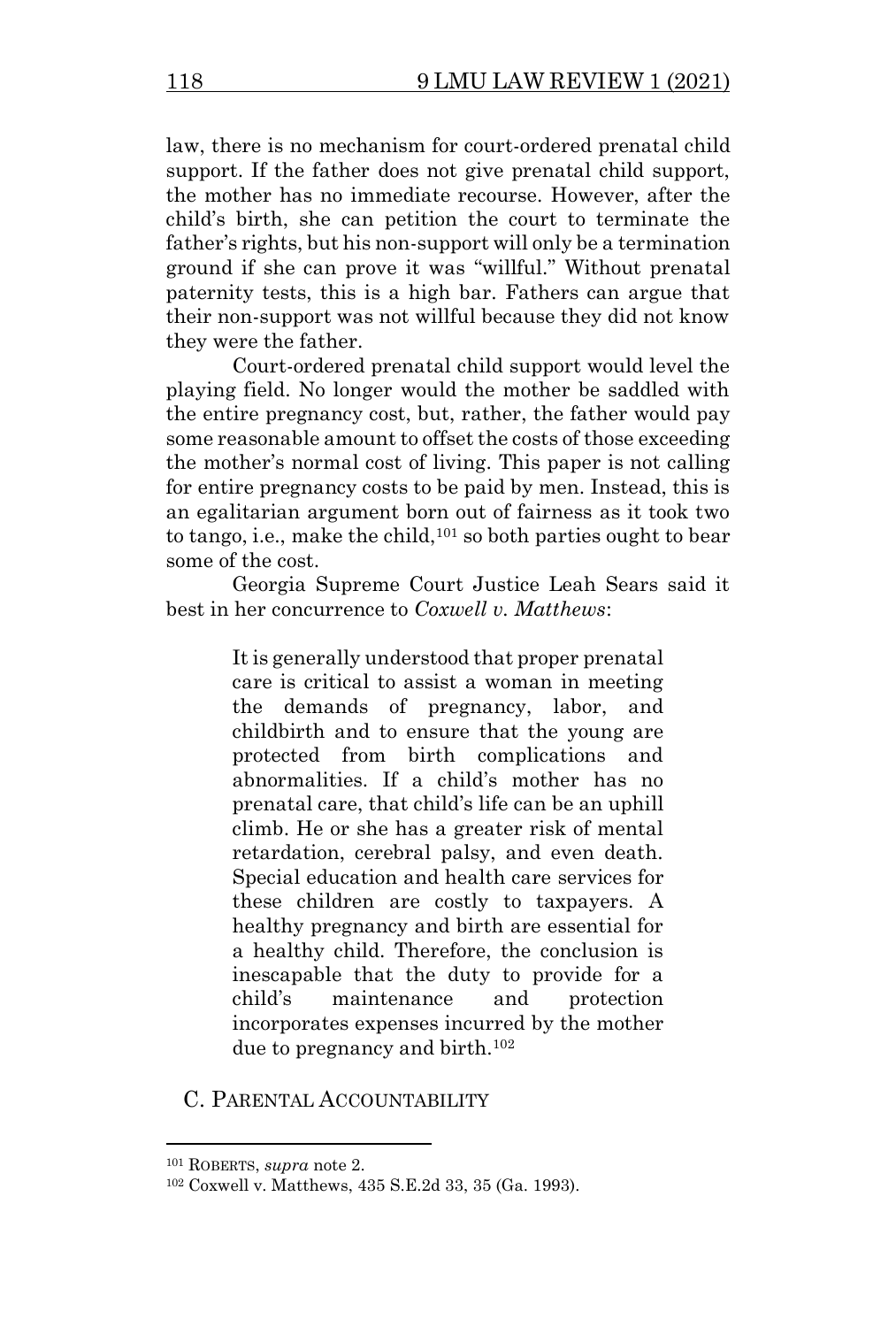Another reason to find out prenatal paternity is that it keeps parents, particularly fathers, accountable through the pregnancy. Just by the nature of childbirth, women have a nine-month head start in taking parental responsibility. There is an exacerbation in this gap when the mother has had multiple sexual partners, and the child's father is not conclusively known. Under the current system, it is unlikely that a handful of men will wait around for nine months to see who the father is. It is even less likely that any of those same men will offer prenatal child support if there is even a chance someone else could be the father.

By ordering prenatal paternity tests and establishing parentage before the child is born, courts can sort out this mess beforehand. The court would not have to wait months for the child's birth when the biological father could be providing prenatal child support, and other men could move on with their lives. Additionally, shortening the time between conception and establishment of parentage lessens the chance that a father moves out of the court's jurisdiction. A father moving out of the court's jurisdiction could complicate many things, including service of process and enforcement of court orders.<sup>103</sup> By establishing parentage as soon as seven weeks after conception,<sup>104</sup> courts can considerably lessen this possibility.

Holding fathers accountable during pregnancy may also make fathers more likely to stick around long-term. Perhaps when fathers invest financially in their children, they may also become emotionally invested. This outcome shows that the change in the law should incentivize more fathers to be active in their children's lives.

## D. ARGUMENTS AGAINST PRENATAL TESTING

It seems the primary argument against prenatal paternity tests is their tie to the slow judicial system. Establishing paternity, prenatally or post-birth can be

<sup>103</sup> A discussion of the Uniform Child Custody Jurisdiction and Enforcement Act is out of the scope of this paper, but by "complicat[ing the] . . . enforcement of orders," the author comments more on local reluctance to enforce a foreign jurisdiction's orders rather than a legal barrier.

<sup>104</sup> *Prenatal Paternity Test*, *supra* note 95.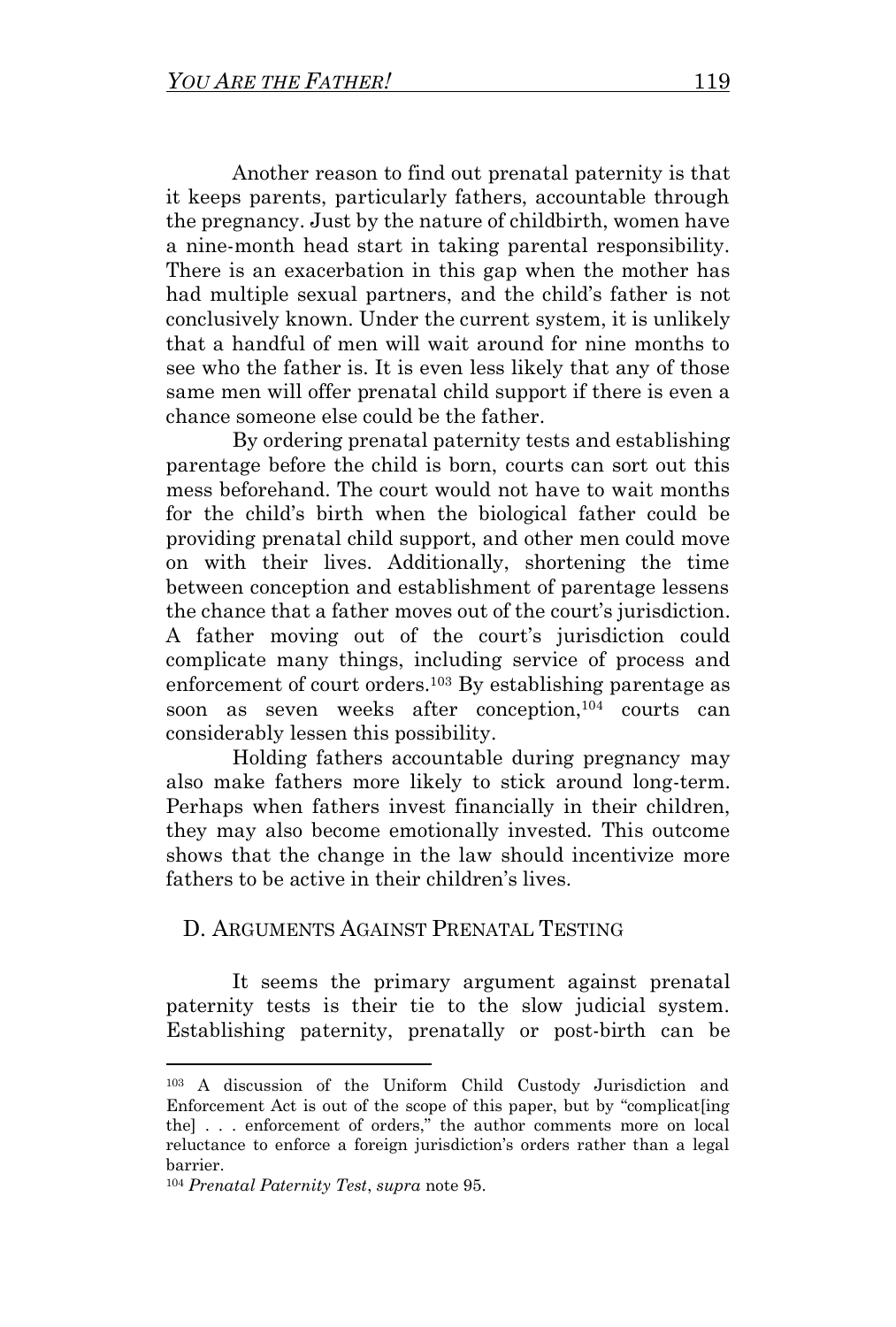cumbersome and time-consuming. It's not the testing center's fault, as the DDC has a turn-around time of about seven days.<sup>105</sup> Instead, it is an issue with the courts themselves. Suppose either party tries to act in bad faith by avoiding service or needlessly complicating the paternity action. In that case, the process could easily stretch past the time frame of a human gestation cycle. This case is a valid argument and one that there is no easy solution provided. Like many other time-sensitive legal questions, prenatal paternity actions will require trust in the efficiency of the court and good faith from all involved parties.

Another argument against prenatal testing is its limitations. Presently, the DDC's flagship test, "the Certainty," cannot differentiate between closely related potential fathers.<sup>106</sup> Additionally, women having multiple births cannot have the test accurately performed.<sup>107</sup> Postbirth paternity tests do not have these limitations, so detractors usually argue prenatal tests are not as useful as traditional post-birth testing. This paper is not arguing that prenatal tests should usurp post-birth tests, only that they would be helpful in the limited uses involving multiple partners who refuse to support the woman during her pregnancy. Additionally, the court may follow up with a paternity test post-birth to confirm the results if they feel so inclined.

Finally, the cost is still high. As stated before, the cost of the top-of-the-line test is \$1699.<sup>108</sup> Though a Google search of prenatal paternity tests yields a plethora of options, some as low as \$900, admissibility could become difficult based solely on the fact that the other tests do not have the endorsements or backing as DDC. The court could become wary of the chain of custody. This paper's proposed solution accounts for this. First, as competitors enter the market and gain more trust and recognition, costs will come down. This paper argues that Tennessee should be ahead of the curve in its legislation. Second, because the standard for proving paternity under this proposed statutory regime is by a preponderance of the evidence or by clear and convincing

<sup>105</sup> *Id*.

<sup>106</sup> *Id*.

<sup>107</sup> *Id*.

<sup>108</sup> *DDC Accredited*, *supra* note 97.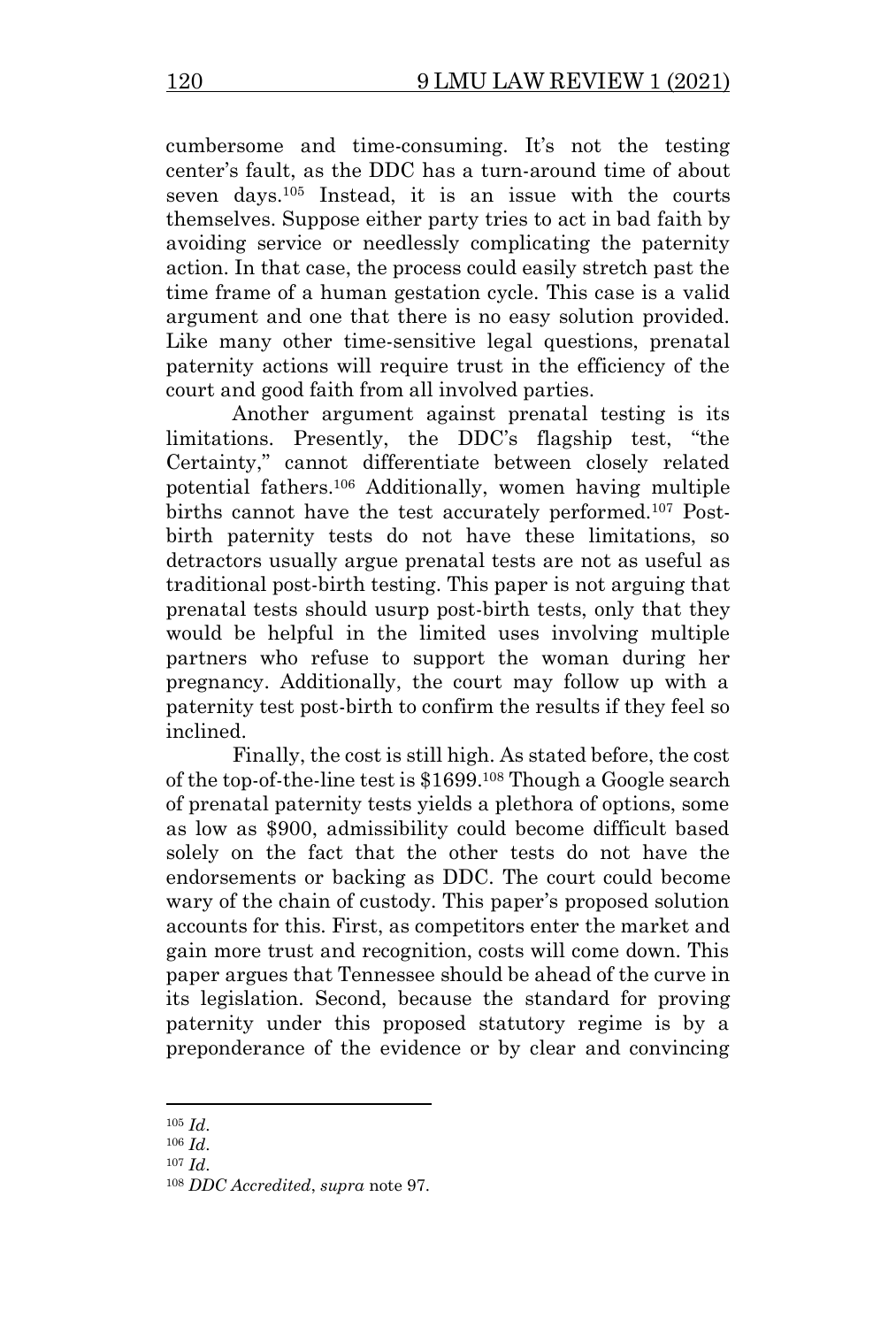evidence, the chain of custody needs to only rise to that standard, too.

### V. A PROPOSED SOLUTION

This section sets out specific policy changes and their reasoning and predicts how they will interact with each other.

## A. RECOGNIZE PRENATAL PATERNITY TESTS IN THE TENNESSEE CODE ANNOTATED

As discussed in earlier sections, non-invasive prenatal paternity tests are safe and will soon be costeffective. Though their uses may be limited, they could bolster future family jurisprudence. Encouraging their use would put Tennessee ahead of the curve on this issue.

To make this happen, Tennessee Code Annotated section 24-7-112 should be amended by adding a subsection (c) and inserting the following language:

> In any proceeding in which the parentage of an unborn child is at issue, unless the individual has good cause, the court shall order the parties to submit to a non-invasive, prenatal paternity test upon the request of any party if the request is supported by an affidavit of the party making the request to the same standards as a traditional genetic test under this chapter. There shall be no difference in pleading between a prenatal and post-birth test.

> (1) On the motion of any party, or by order of the court, the father shall submit to another paternity test per subsection (a) within one hundred twenty (120) days after the child's birth to confirm the parentage of the child.

Under this statutory regime, this does not take away from the court's ability to order traditional post-birth paternity tests. Instead, it only emphasizes and codifies the existence and reliability of prenatal paternity tests. Additionally, this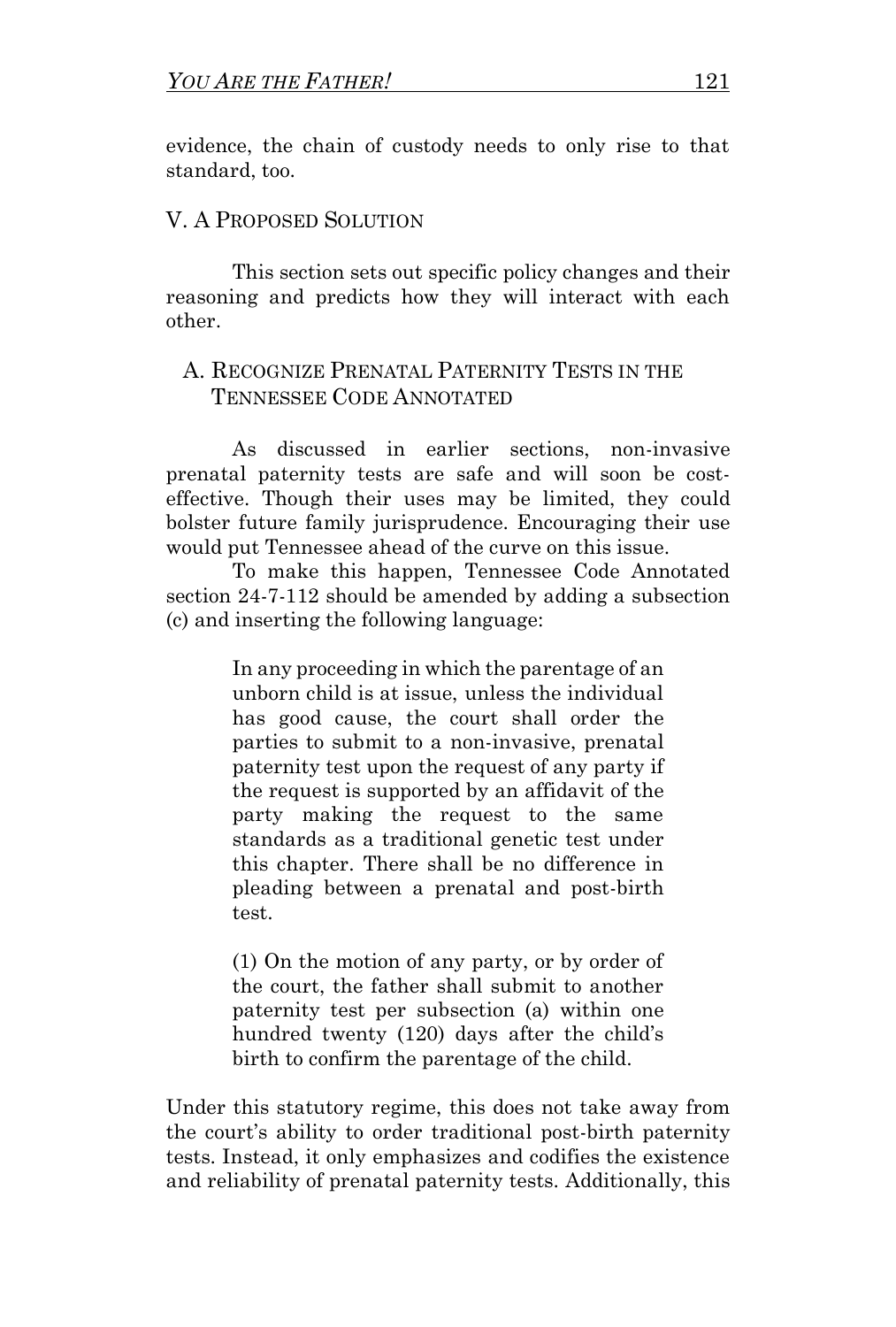statute requires the same level of pleadings and standards as a post-birth paternity test. Finally, if either party or the court remains not entirely convinced, they can always submit to another paternity test after the child's birth to confirm their parentage.

## B. ESTABLISH PRENATAL CHILD SUPPORT FOR MOTHERS

Establishing prenatal child support for mothers is the primary driver of prenatal paternity tests. Rather than concoct some pre-birth child support schemes like the state's normal child support system, this paper argues for simple value exchange. After establishing paternity, the court would be free to order prenatal child support based on factors such as the father's income, the mother's income, and other reasonable factors the court deems appropriate. A test of reasonability based on the father's and mother's circumstances would govern any past child support. If the mother believes the father is not paying or giving enough child support, she may ask the court to find him in contempt.

Tennessee Code Annotated section 36-5-101 should be amended by adding subsection (n) and inserting the following:

> When paternity is established for a child born or to be born to parents unwed to each other, the court may order for the suitable prenatal, natal, and postnatal support of the child and mother by the father or out of the father's property, according to the nature of the case and the circumstances of the parties, the modification of said order shall remain under the court's jurisdiction. If paternity is established after the birth of the child but before the child is two (2) years old, the court may order the father to reimburse the mother for reasonable prenatal, natal, and postnatal expenses.

The legislature should make further adjustments to the requisite statutes to ensure the desired effect.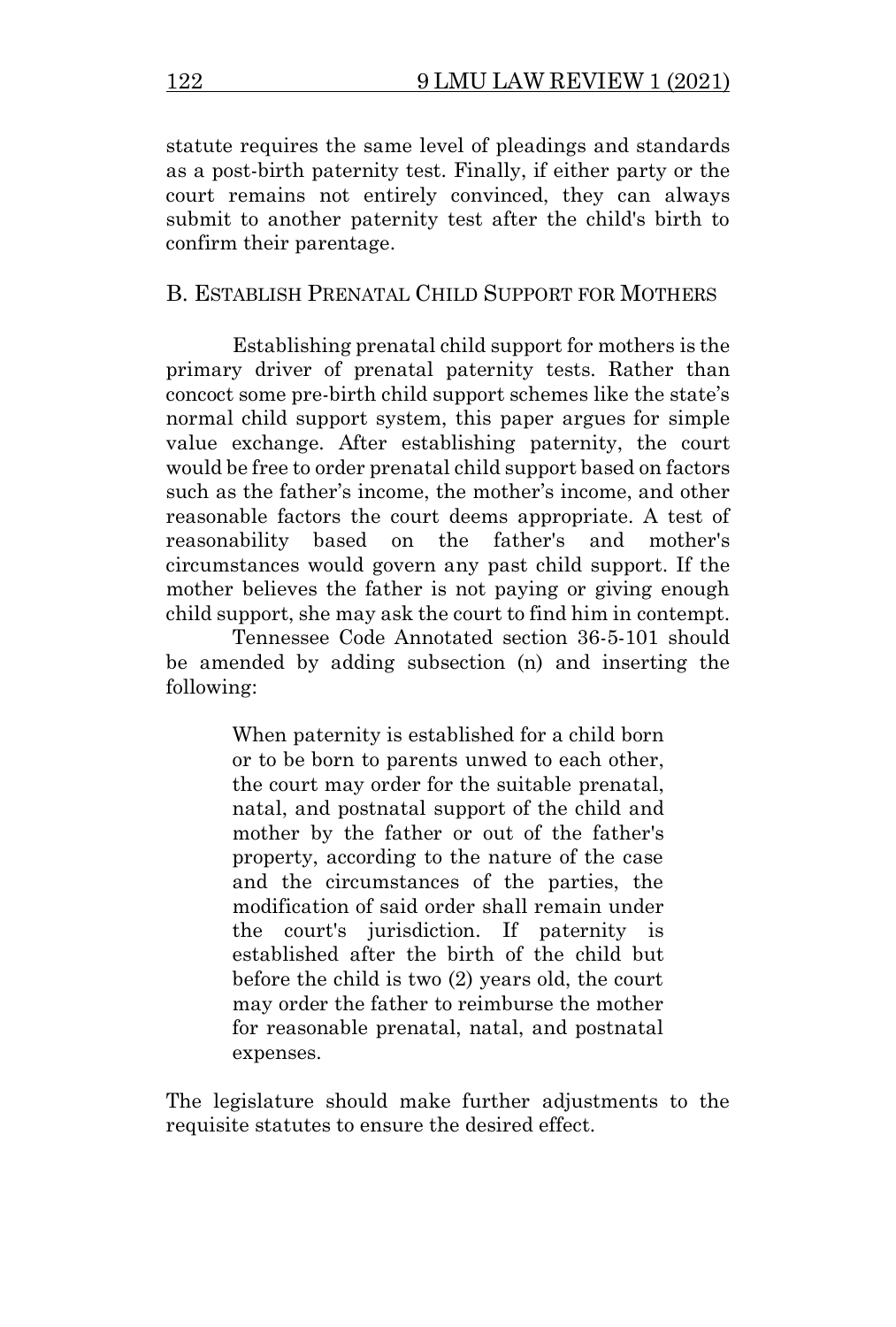## C. ESTABLISH LIMITED PRENATAL PARENTAL RIGHTS FOR BIOLOGICAL FATHERS

Once paternity has been established, and the pregnancy has progressed past the federally protected window for abortions, fathers should have limited rights to seek good-faith injunctions for a mother's behavior dangerous to the unborn child. For example, drug and alcohol use harms unborn children. The effects of said use may very likely result in a severe abuse finding against the mother,<sup>109</sup> which sometimes relieves the Tennessee Department of Children's Services from their reasonable efforts' requirement. In addition, it is an automatic termination ground should the mother have a terminationof-parental-rights' action brought against her. <sup>110</sup> Further, if the father knew of these actions and willfully chose not to prevent them, he can also have a severe abuse finding against him.<sup>111</sup> An injunction against prenatal alcohol and drug use would provide a father with the tools to do something other than sitting idly by during pregnancy.

This right has the propensity to be abused and should therefore be *extraordinarily limited*. Though the child's wellbeing is important, respecting the mother's autonomy is just as vital to both the mother's rights and the statute's constitutionality. A court may very well view this right as a restriction on abortion, meaning the statute must conform with *Roe v. Wade*<sup>112</sup> and *Planned Parenthood of Southern Pennsylvania v. Casey*. <sup>113</sup> That is why the right cannot be established or exercised before the unborn child's viability.

On the more extreme, yet unfortunately common, end of the spectrum, abusive relationships tend to escalate during pregnancy. <sup>114</sup> This "right" has the potential to escalate these relationships even further, as well as give abusers a new tool to control their victims. The father's good faith is an important factor in this proposed statute and is a necessary finding by the court in applying it. It would not only be wrong but judicially irresponsible to allow a father to

<sup>109</sup> TENN. CODE ANN. § 37-1-102(b)(27) (2021).

<sup>110</sup> TENN. CODE ANN. § 37-1-166 (2021).

<sup>111</sup> TENN. CODE ANN. § 37-1-102(b)(27) (2021).

<sup>112</sup> Roe v. Wade, 410 U.S. 959 (1973).

<sup>113</sup> Planned Parenthood v. Casey, 505 U.S. 833 (1992).

<sup>114</sup> Eppolito, *supra* note 78.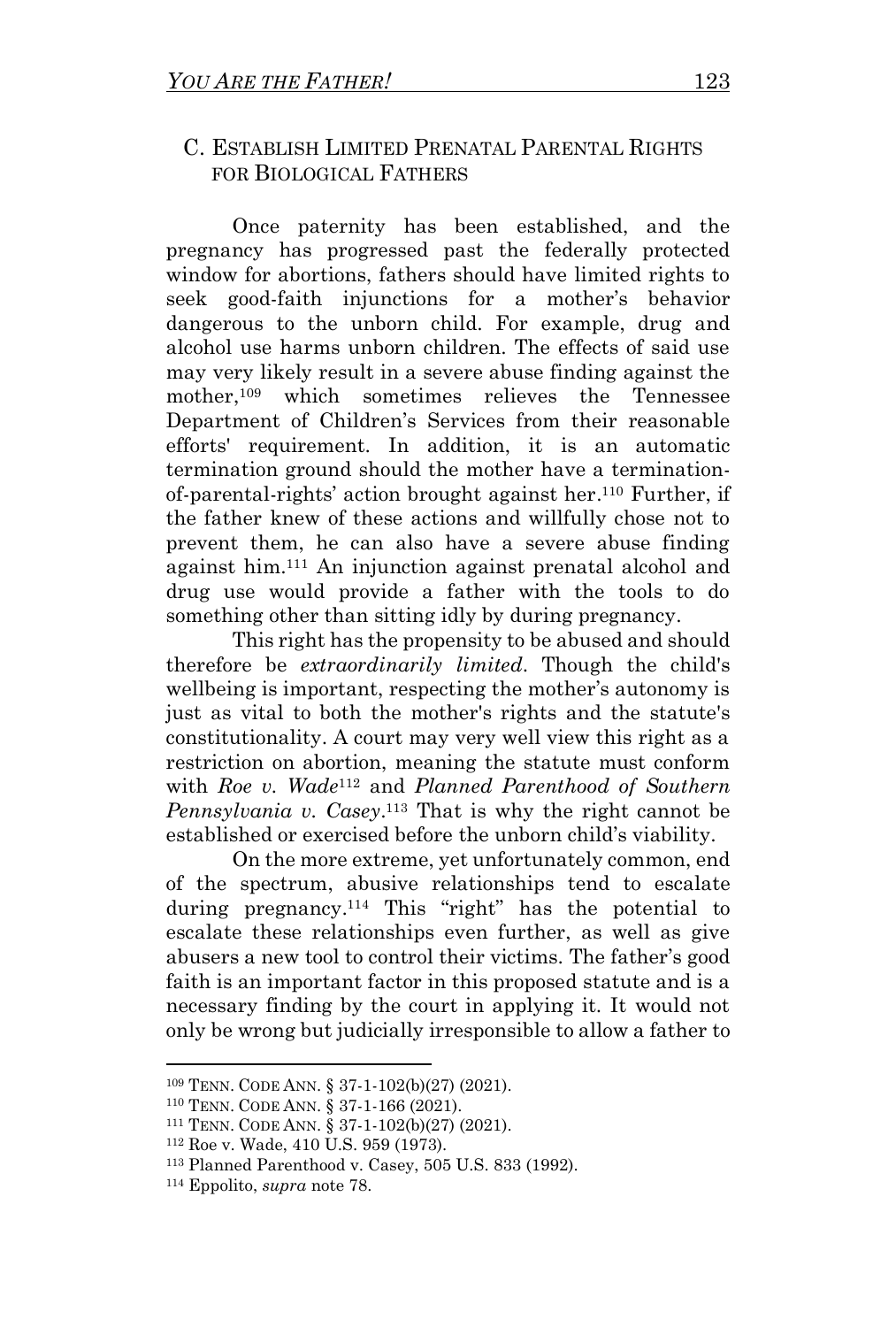unnecessarily restrict a mother's autonomy because she is pregnant with his child.

The legislature should establish a new code section, Tennessee Code Annotated section 36-2-323, titled "Limited Prenatal Rights of Biological Fathers" and insert the following:

> (a) On the good-faith showing that an unborn child is at the point of viability and that the mother's willful use of harmful substances could cause, or is causing, the unborn child immediate and irreparable harm, an established biological father may seek an injunction to the mother's use of harmful substances.

> (b) If this injunction is granted and subsequently violated, the father shall be granted primary custody of the child upon birth.

> (c) Any action arising out of this Section must be made by clear and convincing evidence.

## D. REINSTATE NONPAYMENT OF PRENATAL EXPENSES AS A GROUND FOR TERMINATION

The reinstatement of nonpayment of prenatal expenses as a ground for termination has less to do with prenatal paternity tests and more to do with rectifying a change to the law made in 2019.<sup>115</sup> Though prenatal tests are not the reason, they make this law more viable. Before 2019, courts could terminate the biological father's rights if he "failed to pay a reasonable share of prenatal, natal, and postnatal expenses . . . ." <sup>116</sup> Even so, because of the courts' reluctance to order prenatal paternity tests, a father's rights were never successfully terminated under this ground.<sup>117</sup> Fathers could, at most, argue that they didn't know the child was theirs during the pregnancy and, at least, force the mother to frontload the prenatal and natal costs.

<sup>115</sup> 2019 Pub. Acts, c. 36, § 3, eff. July 1, 2019.

<sup>116</sup> TENN. CODE ANN. § 36-1-113(g)(9)(A)(i) (2013) (repealed by 2019 Pub. Acts, c. 36, § 3, eff. July 1, 2019).

<sup>117</sup> H.B. 287, 111 H.J. 717 (2019) (Statement of Rep. Carter).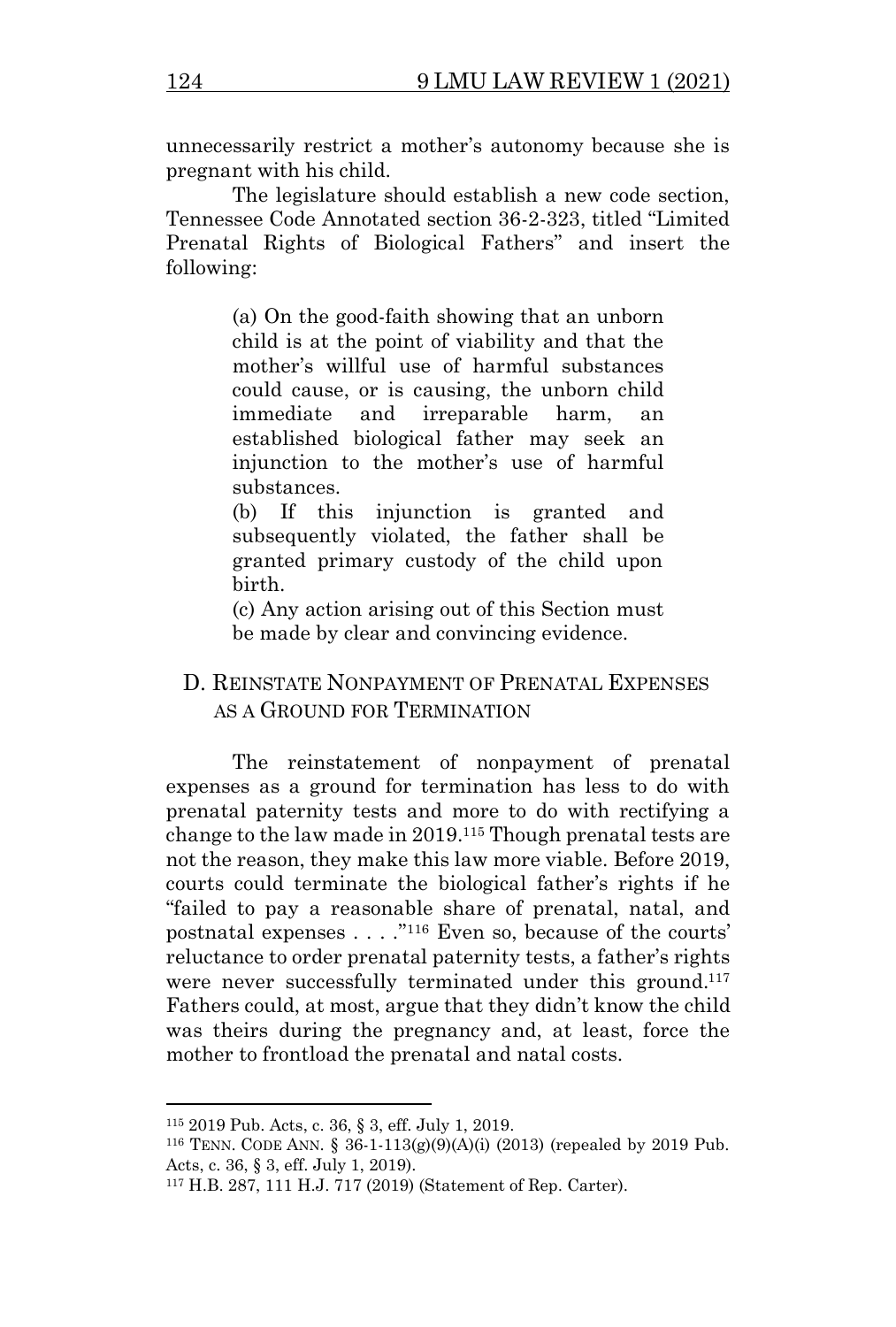As it stands now, of course, the mother must pay her own natal and prenatal costs with no involuntary help from the father. Reinstating this termination ground would encourage biological fathers—now fully aware of their paternity thanks to prenatal paternity tests—to give prenatal child support to the child's mother. Therefore, the Legislature should amend the Tennessee Code Annotated section  $36-1-113(g)(9)(A)(i)$  by deleting the current text and instead inserting the following:

> The person has failed, without good cause or excuse, to pay a reasonable share of prenatal, natal, and postnatal expenses involving the birth of the child in accordance with the person's financial means promptly upon the person's receipt of notice of the child's impending birth and, if parentage is disputed, after paternity has been established per § 24- 7-112.

## E. THE BIG PICTURE

This statutory regime incentivizes establishing parentage, ordering prenatal child support, and setting the foundation for a better quality of life for the unborn child. It gives mothers access to prenatal child support they might not otherwise have. It gives fathers the ability to document and intervene when a mother's drug or alcohol abuse puts his unborn child in danger. Most of all, it encourages both parents to act in their child's best interests during pregnancy.

## VI. CONCLUSION

"[I]f truth were everywhere to be shown, a scarlet letter would blaze forth on many a bosom . . . ." <sup>118</sup> Children born to unwed parents or as a result of adultery should have the same opportunities as those born to stable families. Tennessee law should incentivize cohesive families and stable relationships, and children should have every opportunity to flourish. Codifying prenatal paternity testing

<sup>118</sup> NATHANIEL HAWTHORNE, THE SCARLET LETTER 102 (1850).